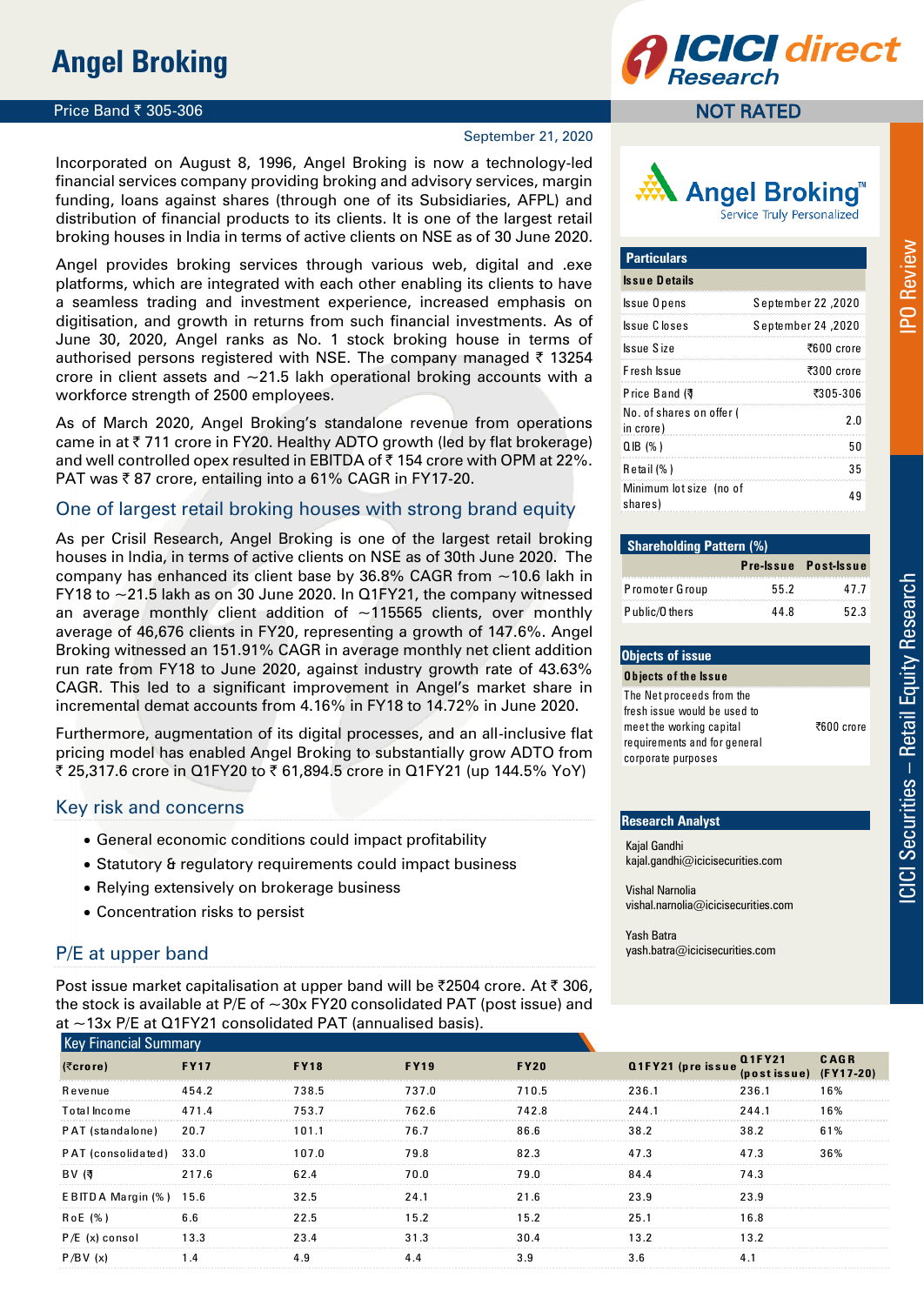# Company background

Incorporated on August 8, 1996, Angel Broking is one of the largest retail broking houses in India in terms of active clients on NSE as of 30 June 2020. It is a technology-led financial services company providing broking and advisory services, margin funding, loans against shares (through one of its Subsidiaries, AFPL) and financial products distribution to its clients under the brand "Angel Broking".

The company was initially incorporated as M. BNL. Securities Private Limited on August 8, 1996. Dinesh D. Thakkar, Ashok D. Thakkar and Sunita A. Magnani are the promoters of the company. The promoters collectively hold  $\sim$ 2.1 crore equity shares, equivalent to  $\sim$ 28.8% of pre-offer issued, subscribed and paid-up equity share capital.

Angel provides broking services through various web, digital and .exe platforms, which are integrated with each other enabling its clients to have a seamless trading and investment experience, increased emphasis on digitalisation, and growth in returns from such financial investments. The company's broking and allied services are offered through (i) its online and digital platforms, and (ii) network of over 11,000 authorised persons as on 30<sup>th</sup> June 2020. As of 30 June 2020, Angel ranks as No. 1 stock broking house in terms of authorised persons registered with NSE. The company managed  $\bar{\tau}$  13,254 crore in client assets and over  $\sim$ 21.5 lakh operational broking accounts with a workforce strength of 2500 employees.

Broking and Advisory: Angel provides broking services across equity (cashdelivery, intra-day, futures and options), commodity and currency segments, along with debt products. As part of broking and advisory services, the company also facilitates opening of demat accounts for its clients, participation of its clients in initial public offerings undertaken by various companies. In a bid to complement its broking and advisory services, the company also provides other services like research, investor education and investment advisory. As on Q1FY21, brokerage income accounted for ~74.7% of total revenue from operations.

| equication and investment advisory. As on Critizi, prokerage income<br>accounted for $\sim$ 74.7% of total revenue from operations. |              |       |              |       |              |       |              |       |
|-------------------------------------------------------------------------------------------------------------------------------------|--------------|-------|--------------|-------|--------------|-------|--------------|-------|
| Exhibit 1: Brokerage income forms $\sim$ 75% of total revenue in Q1FY21 (standalone)                                                | <b>FY18</b>  |       | <b>FY19</b>  |       | <b>FY20</b>  |       | Q1FY21       |       |
|                                                                                                                                     |              |       |              |       |              |       |              |       |
| Description                                                                                                                         | Amt (₹crore) | %     | Amt (₹crore) | %     | Amt (₹crore) | %     | Amt (₹crore) |       |
| Brokerage Income                                                                                                                    | 478.5        | 62.6  | 501.4        | 66.2  | 503.9        | 69.5  | 178.1        | 74.7  |
| O ther Revenue                                                                                                                      | 285.8        | 37.4  | 256.6        | 33.9  | 220.7        | 30.5  | 60.4         | 25.3  |
| Total Revenue from Operations                                                                                                       | 764.3        | 100 O | 758.0        | 100.0 | 724.6        | 100.0 | 238.4        | 100.0 |

| Source: RHP, ICICI Direct Research                     |             |             |             |                |                |                |                |          |          |          |          |          |
|--------------------------------------------------------|-------------|-------------|-------------|----------------|----------------|----------------|----------------|----------|----------|----------|----------|----------|
| Exhibit 2: Average daily turnover (ADTO) breakup trend |             |             |             |                |                |                |                |          |          |          |          |          |
| <b>Segment</b>                                         | <b>FY18</b> | <b>FY19</b> | <b>FY20</b> | <b>Q1 FY20</b> | <b>Q2 FY20</b> | <b>Q3 FY20</b> | <b>Q4 FY20</b> | Q1 FY21  | Mar 20   | April 20 | May $20$ | June 20  |
| O verall ADTO                                          | 12,310.3    | 16.808.7    | 41,323.8    | 25.317.6       | 35,826.8       | 45.007.0       | 58,201.8       | 61,894.5 | 42,590.0 | 44,446.0 | 54,120.0 | 82,885.0 |
| O verall E quity Market<br>share                       | 3.2%        | 3.0%        | 5.4%        | 3.7%           | 4.7%           | 5.9%           | 6.9%           | 8.2%     | 6.4%     | 6.8%     | 7.6%     | 9.6%     |
| Cash Market ADTO                                       | 1.679.3     | 2.138.2     | 2.926.2     | 2,554.8        | 2,660.9        | 3.173.4        | 3,299.5        | 5,781.3  | 3,044.0  | 4,858.0  | 5,634.0  | 6,664.0  |
| Cash Market Share                                      | 8.5%        | 10.9%       | 13.7%       | 12.7%          | 13.8%          | 14.3%          | 14.0%          | 17.3%    | 11.9%    | 16.1%    | 18.4%    | 17.3%    |
| <b>F&amp;O ADTO</b>                                    | 8,866.2     | 12,407.4    | 33,972.9    | 19,808.0       | 29,035.3       | 36,947.8       | 49,246.8       | 51,108.0 | 34,636.0 | 36,527.0 | 43,012.0 | 70,030.0 |
| Market share F&O                                       | 2.9%        | 2.7%        | 5.1%        | 3.4%           | 4.4%           | 5.6%           | 6.7%           | 7.8%     | 6.2%     | 6.3%     | 7.0%     | 9.2%     |
| Commodity ADTO                                         | 1,505.5     | 1.937.9     | 3.728.5     | 2,458.4        | 3,347.5        | 4,180.7        | 4,864.3        | 3.775.4  | 3,826.0  | 2,049.0  | 4.242.0  | 4,785.0  |
| Commodity Market<br>share                              | 8.8%        | 10.0%       | 16.9%       | 12.4%          | 14.5%          | 19.1%          | 20.9%          | 24.6%    | 18.0%    | 20.3%    | 25.3%    | 26.0%    |

Source: RHP, ICICI Direct Research

Other Financial Services: Apart from broking and advisory services, Angel Broking also provides other financial services such as Margin Trading Facilities  $(-79.5\%$  of margin funding facility provided to the client)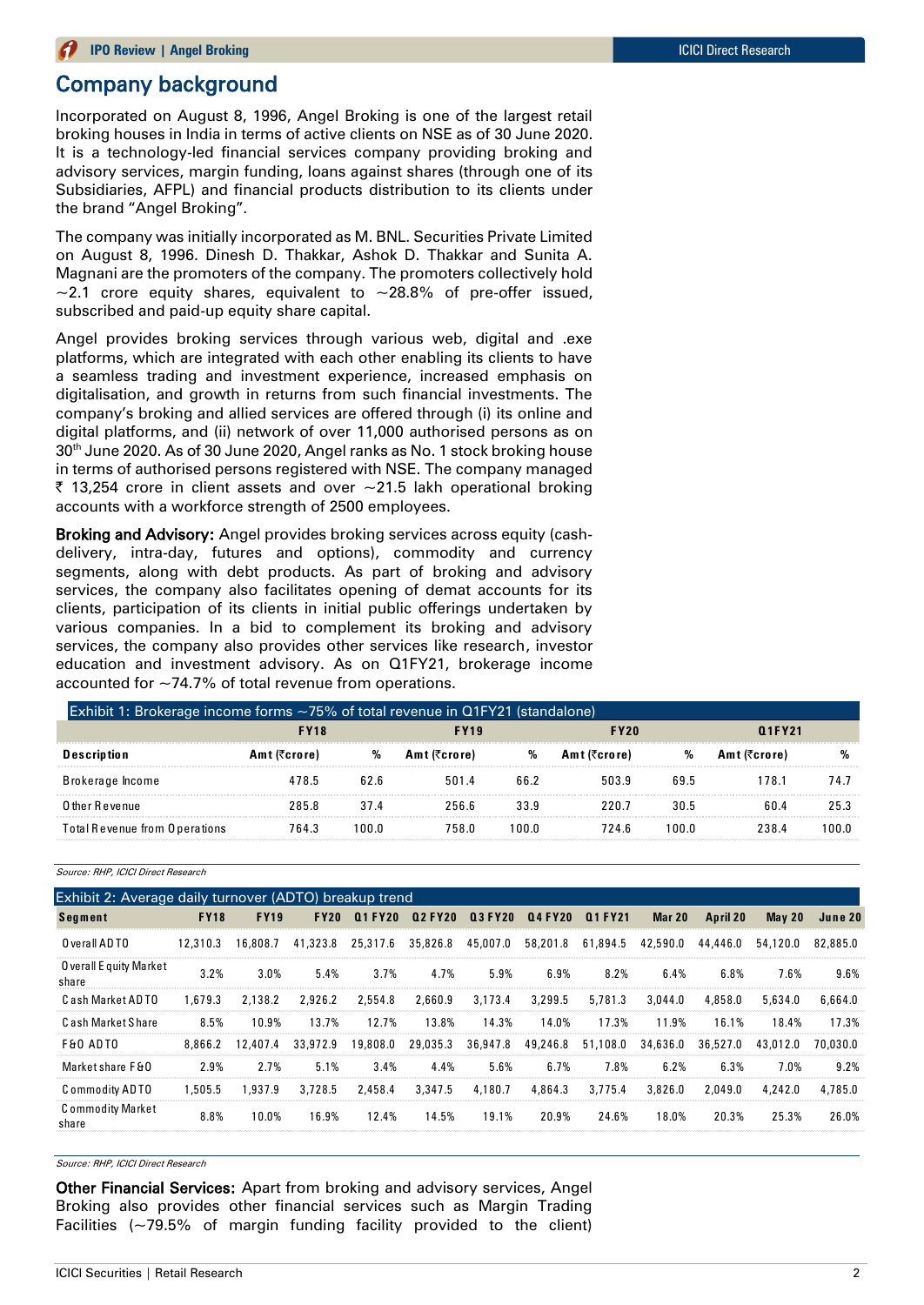distribution of third-party financial products such as mutual funds, health and life insurance products and loans against shares through its subsidiary-AFPL (which is registered as an NBFC to provide loan against shares to company's retail clients).



Source: RHP, ICICI Direct Research

As of March 2020, Angel Broking's revenue from operations (standalone) came in at ₹ 711 crore, leading to a CAGR growth of 15%. Healthy ADTO growth and well controlled opex has led EBITDA to come in at  $\bar{\tau}$  154 crore with OPM at 22%. During the same period, PAT was reported at ₹87 crore entailing into a CAGR growth of 61% in FY17-20.

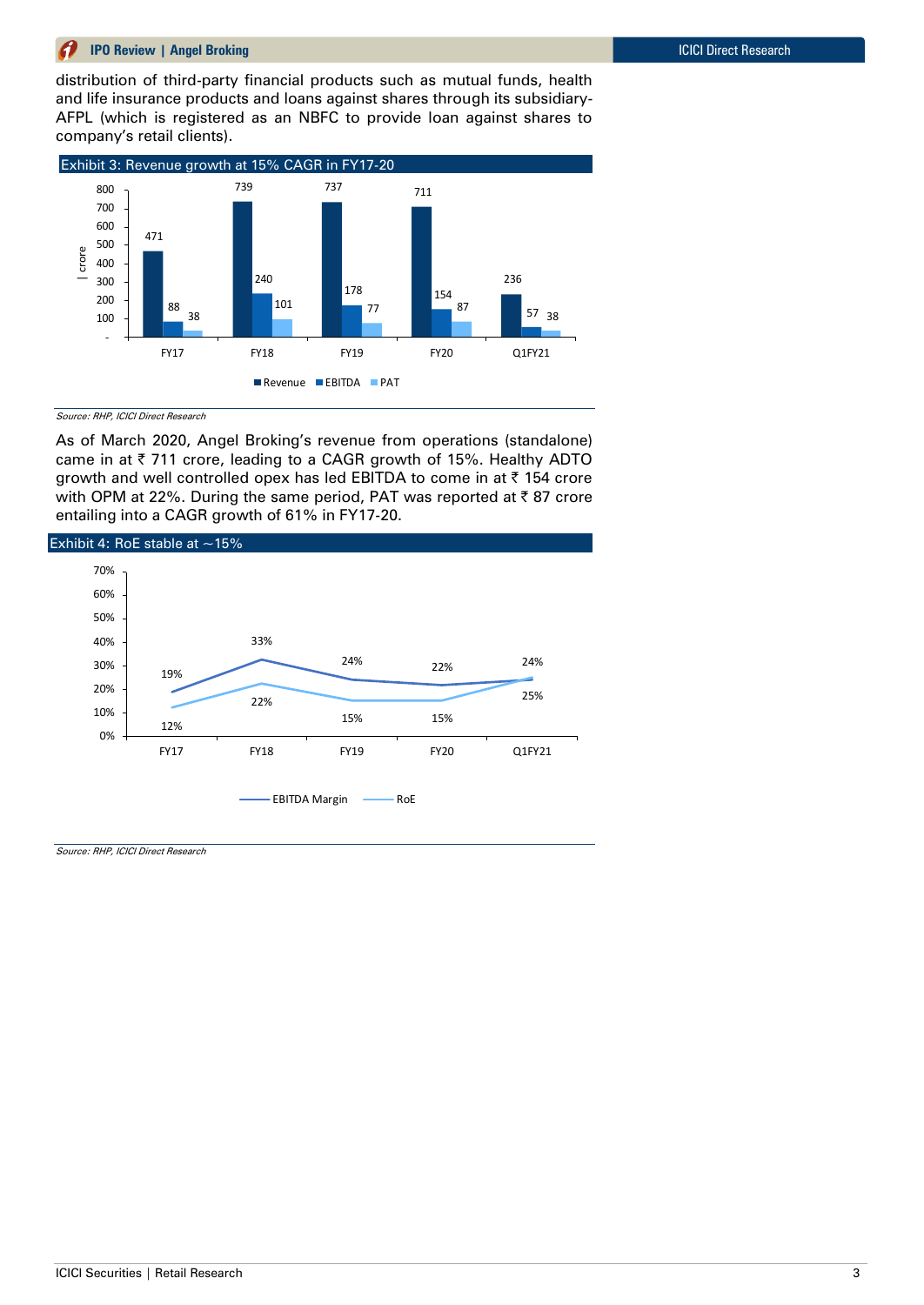# Industry Overview

### Indian broking industry

The industry can be broadly divided into two – 1) Brokerages that charge a flat transaction-based fee irrespective of volume; and 2) Those that charge a percentage fee on transaction value hereafter referred to as non-flat fee brokers.

Traditionally, larger bank-based players adopted percentage fee-based model, while some have adopted flat fee-based model, where transactions are charged on a flat fee basis irrespective of the value of transactions.

The domestic broking industry's revenue registered  $\sim$ 10.5% CAGR over FY15-20, to reach an estimated  $\bar{\tau}$  22500 crore on account of  $\sim$ 34% increase in turnover in equity (cash and derivatives of NSE, BSE) market. Equity broking industry revenue to log 11-12% CAGR in next five fiscals driven by a growth of 23-25% in turnover volumes. This is to be led by increased scalability and reach of players to untapped markets, especially lower tiered cities, leveraging their highly agile digital models.



Source: RHP, ICICI Direct Research

The global market capitalisation to GDP ratio continued to improve from 56% in 2008 to 93% in calendar year 2019. This was aided by a recovery in global macros and fiscal and monetary stimulus provided by various governments. India saw the ratio improve from 54% in 2008 to 76% in 2019 (as per the World Bank). India's BSE market capitalisation in May 2020 to average GDP for fiscal 2020 stood at ~62%. With GDP growth expected to gradually pick up, increasing formalisation of economy and more entities from newer segments getting listed (insurance companies, ecommerce service providers), India's market capitalisation to GDP ratio is likely to increase further in next few fiscals.

### Bigger players gaining market share

The Indian broking industry has become more concentrated over the years, with smaller players ceding market share to the bigger peers. On both BSE and NSE, top 10 brokers command  $~10$ % and  $~10$ % market share in turnover of cash segment in FY20. This is expected to further increase in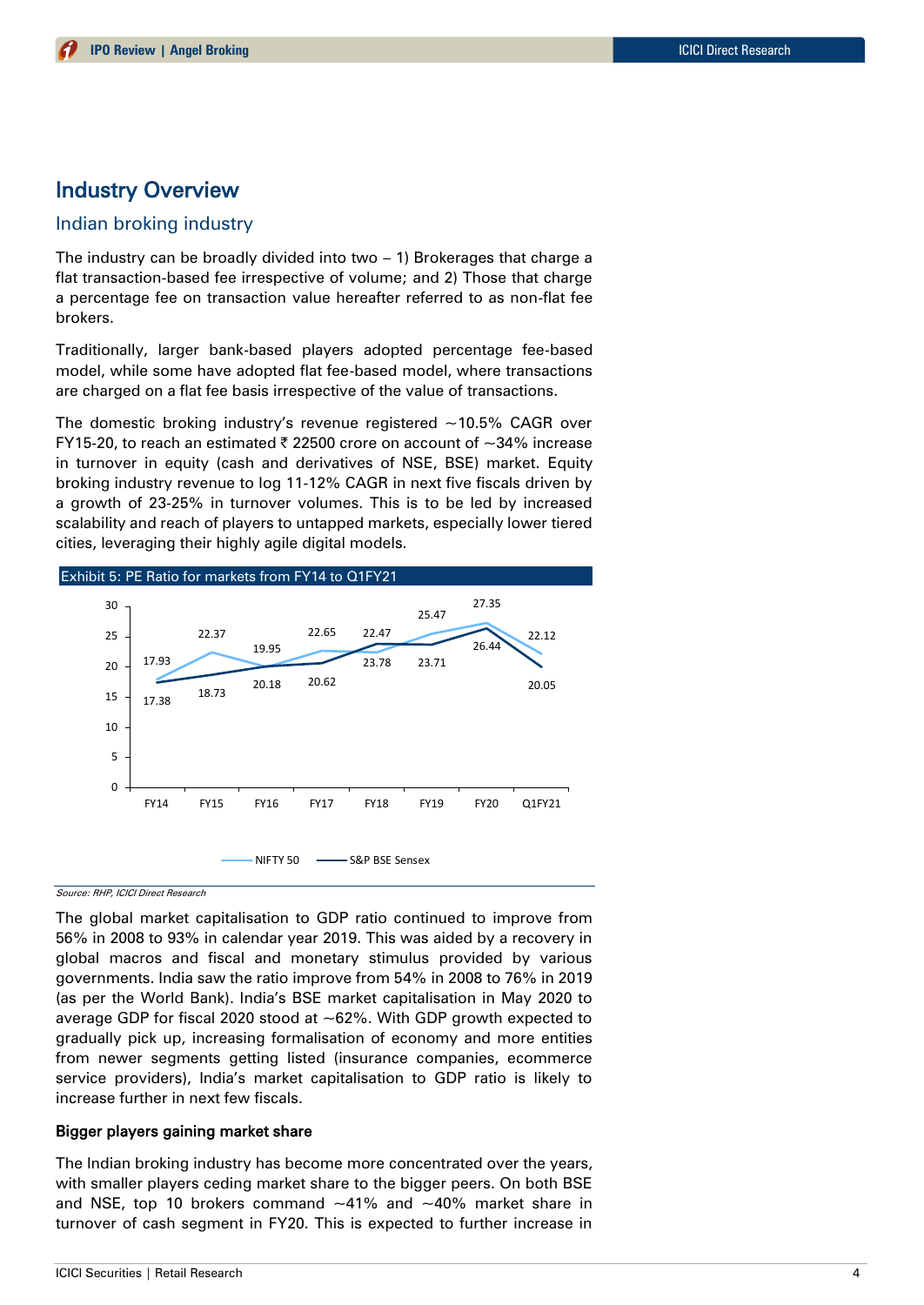FY21. Share of top 25 brokers stood at ~61% of NSE cash market volume in FY20, compared with 46% in FY15. In derivatives segment, top 25 brokers account for ~53% and 63% of trading volume on NSE's futures and options markets in FY18, up from 42% in futures volume and 52% in options volume in FY12.

|             |       | Exhibit 6: Share of brokers in NSE cash and derivatives market |                    |               |                 |      |        |                    |               |                  |
|-------------|-------|----------------------------------------------------------------|--------------------|---------------|-----------------|------|--------|--------------------|---------------|------------------|
|             |       |                                                                | <b>BSE</b>         |               |                 |      |        | <b>NSE</b>         |               |                  |
|             | Top 5 | Top 10                                                         | Top 25             | <b>Top 50</b> | Remaining Top 5 |      | Top 10 | Top 25             | <b>Top 50</b> | <b>Remaining</b> |
| <b>FY15</b> | 18.0% | 29.0%                                                          | 48.0%              | 65.0%         | 36.0%           | 0.15 | 26.0%  | 46.0%              | 64.0%         | 36.0%            |
| <b>FY16</b> | 21.0% | 31.0%                                                          | 50.0%              | 66.0%         | 34.0%           | 0.18 | 29.0%  | 50.0%              | 67.0%         | 32.0%            |
| <b>FY17</b> | 19.0% | 29.0%                                                          | 49.0%              | 66.0%         | 34.0%           | 0.18 | 28.0%  | 50.0%              | 67.0%         | 32.0%            |
| <b>FY18</b> | 21.0% | 33.0%                                                          | 55.0%              | 70.0%         | 29.0%           | 0.20 | 31.0%  | 52.0%              | 69.0%         | 32.0%            |
| <b>FY19</b> | 24.0% | 39.0%                                                          | 60.0%              | 73.0%         | 27.0%           | 0.22 | 34.0%  | 55.0%              | 73.0%         | 28.0%            |
| <b>FY20</b> | 27.0% | 41.0%                                                          | 65.0%              | 77.0%         | 24.0%           | 0.26 | 40.0%  | 61.0%              | 77.0%         | 24.0%            |
| April 20    | 33.0% | 50.0%                                                          | 72.0%              | 83.0%         | 17.0%           | 0.31 | 45.0%  | 66.0%              | 81.0%         | 19.0%            |
|             |       |                                                                | <b>NSE</b> futures |               |                 |      |        | <b>NSE</b> options |               |                  |
|             | Top 5 | <b>Top 10</b>                                                  | Top 15             | <b>Top 25</b> | Remaining Top 5 |      | Top 10 | Top 15             | <b>Top 25</b> | Remaining        |
| <b>FY12</b> | 13.0% | 22.0%                                                          | 29.0%              | 42.0%         | 58.0%           | 0.22 | 34.0%  | 41.0%              | 52.0%         | 48.0%            |
| FY13        | 14.0% | 24.0%                                                          | 32.0%              | 43.0%         | 57.0%           | 0.17 | 28.0%  | 38.0%              | 51.0%         | 49.0%            |
| <b>FY14</b> | 16.0% | 27.0%                                                          | 35.0%              | 46.0%         | 54.0%           | 0.19 | 32.0%  | 41.0%              | 54.0%         | 46.0%            |
| <b>FY15</b> | 15.0% | 26.0%                                                          | 34.0%              | 46.0%         | 54.0%           | 0.24 | 37.0%  | 47.0%              | 58.0%         | 42.0%            |
| <b>FY16</b> | 15.0% | 26.0%                                                          | 34.0%              | 47.0%         | 53.0%           | 0.24 | 38.0%  | 48.0%              | 60.0%         | 40.0%            |
| <b>FY17</b> | 19.0% | 30.0%                                                          | 38.0%              | 50.0%         | 50.0%           | 0.20 | 34.0%  | 45.0%              | 60.0%         | 40.0%            |
| FY18        | 20.0% | 31.0%                                                          | 40.0%              | 53.0%         | 48.0%           | 0.23 | 37.0%  | 48.0%              | 63.0%         | 37.0%            |

Source: RHP, ICICI Direct Research

# Equity Market

There are two factors that influence the performance of entities in the capital markets business – i) the performance of the primary and secondary equity markets; and ii) corporates' fund-raising through equity (initial public offer or IPO, rights issue, qualified institutions placement) or debt markets.

### Growth in primary market subdued after FY18

The primary market has remained subdued in FY19-20 and the first quarter of the current fiscal on account of a series of domestic and global events, including the liquidity crisis in Indian economy after IL&FS meltdown in 2018; trade stand-off between the US and China; and lower-than-expected growth in global and domestic macro-economic indicators. Although there hasn't been a sharp fall in the number of issuances, the total amount raised via primary issues in India fell below the FY17 levels. In FY21, on account of increasing economic uncertainty due to the pandemic, the primary market activity is expected to remain low.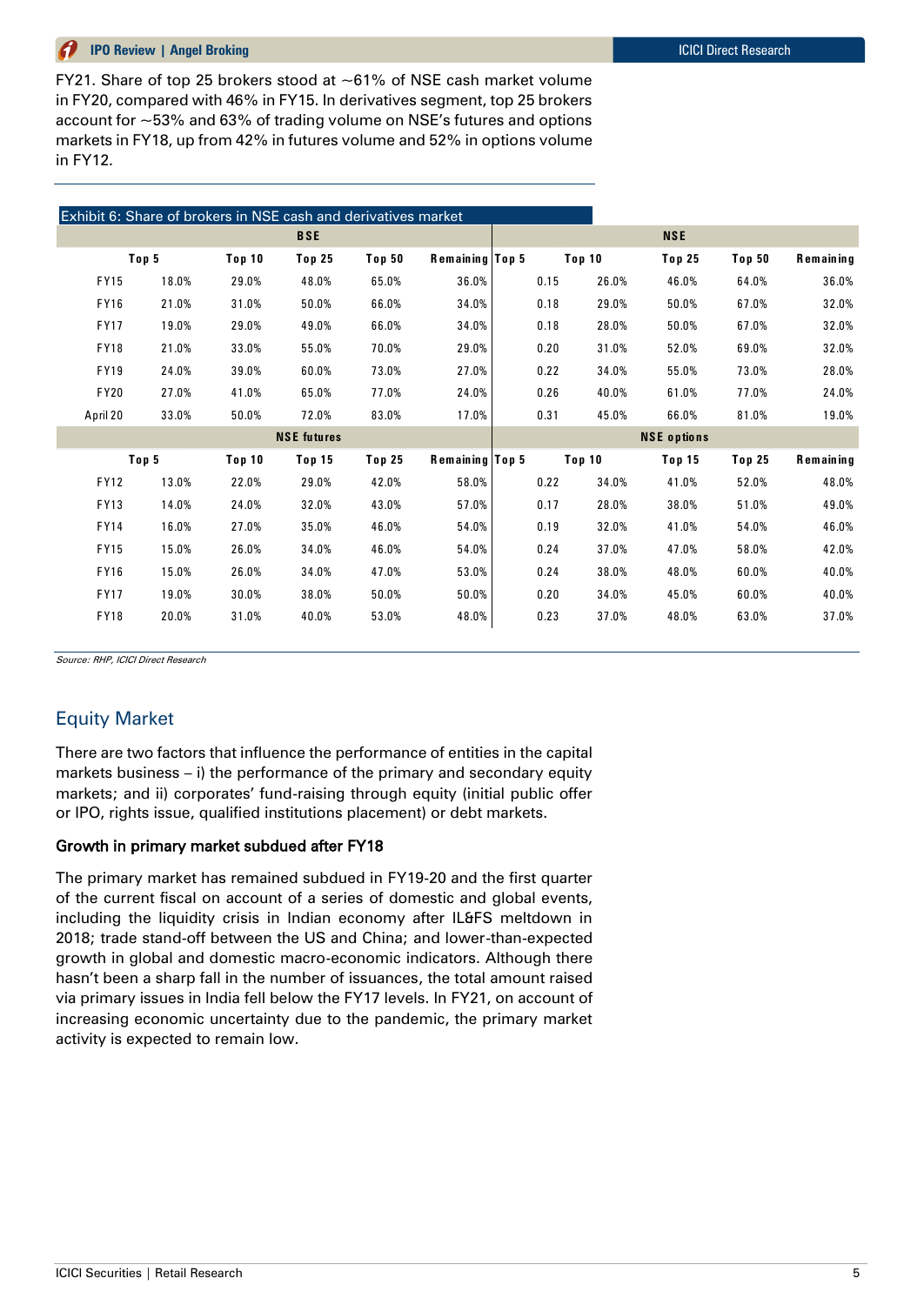



Source: RHP, ICICI Direct Research

Exhibit 8: Number of issues through primary markets



### Equity market turnover continues to soar

With increasing retail participation both in equity cash and derivatives segments, the ADTO clocked a strong ~34% CAGR over FY15-20, mainly led by derivatives. Equity derivative markets have outpaced cash markets, clocking 35% CAGR in FY15-20 with proportion of equity derivatives increasing to more than 97%. Key factors that aided this growth were the rise in the benchmark indices; cut in securities transaction tax (STT) on equity futures; and increasing share of high-frequency and algorithmic trading.

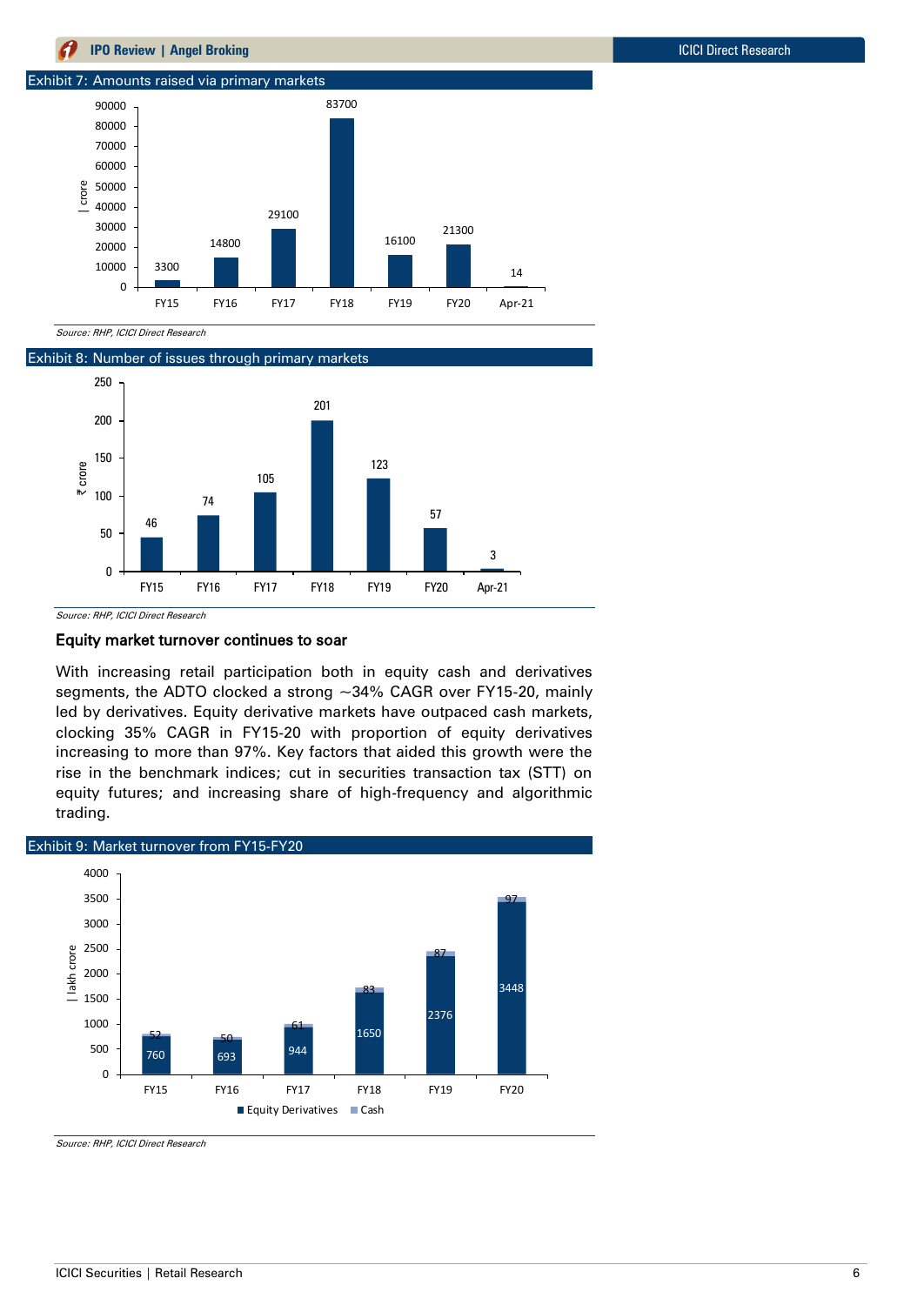### Exhibit 10: ADTO increased with rising investor participation



Source: RHP, ICICI Direct Research



Source: RHP, ICICI Direct Research

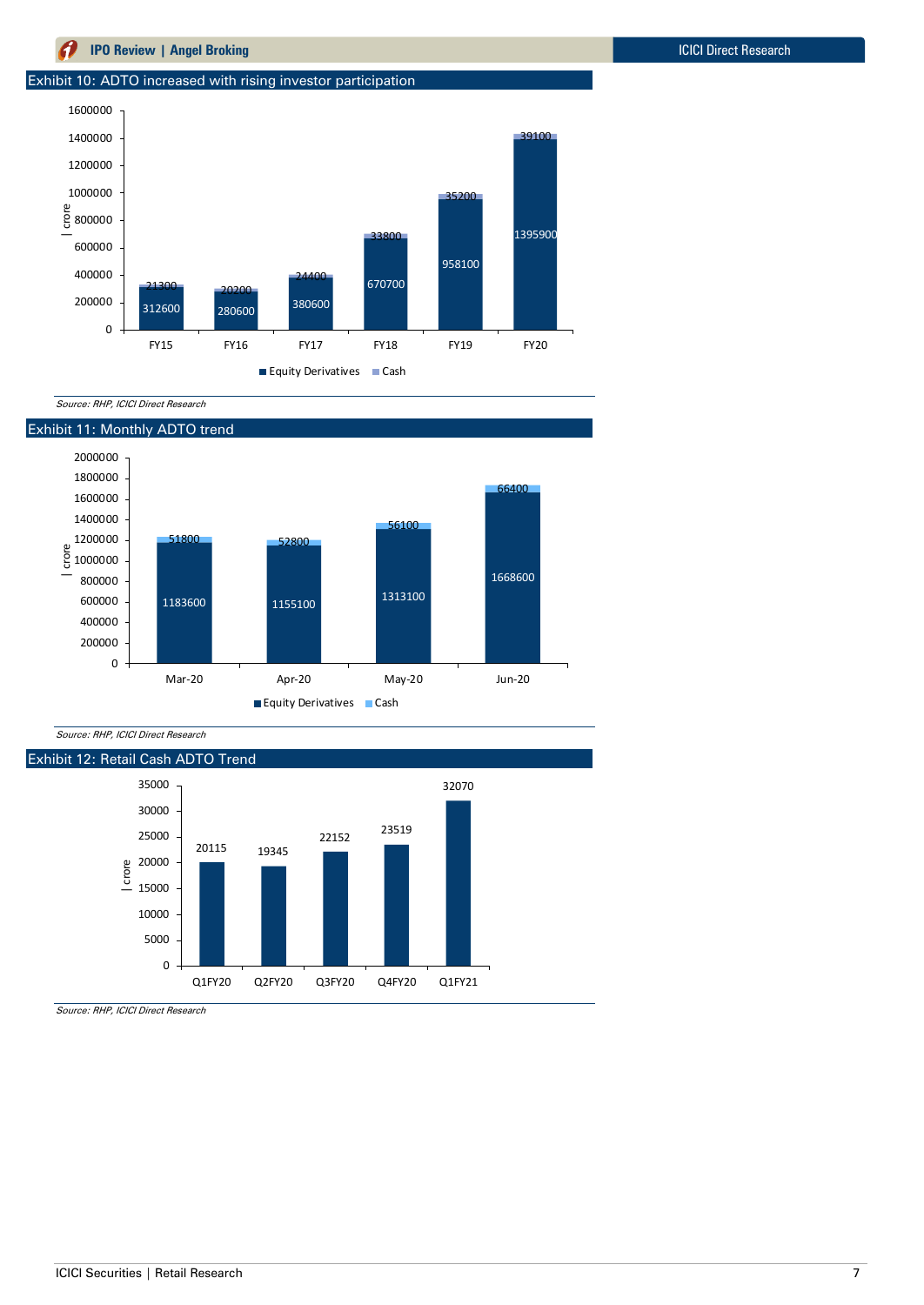

Source: RHP, ICICI Direct Research

Exhibit 14: Share of active accounts between CDSL and NSDL



Source: RHP, ICICI Direct Research



Source: RHP, ICICI Direct Research

## Commodity Market

Turnover of commodity futures exchanges remains muted, revival likely in medium term. Commodity Average Daily Turnover (ADTO) increased ~20% from ₹ 28500 crore in FY19 to ₹ 34200 crore in FY20. ADTO dropped after FY13 due to fall in commodity prices, lower growth in price of bullion and volatility in prices. However, the segment has seen recent tailwinds in the form of revival in commodity prices and regulatory support. Allowing Category III Alternative Investment Funds (AIFs) to trade in commodity derivatives and approval to launch option trading on commodity futures to provide investors better price discovery will support ADTO of commodity exchanges. During FY20, MCX's share in all-India commodity derivatives turnover increased to 94% from 91.8% in FY19, while the share of NCDEX declined to 4.9% from 7.2% in the previous fiscal.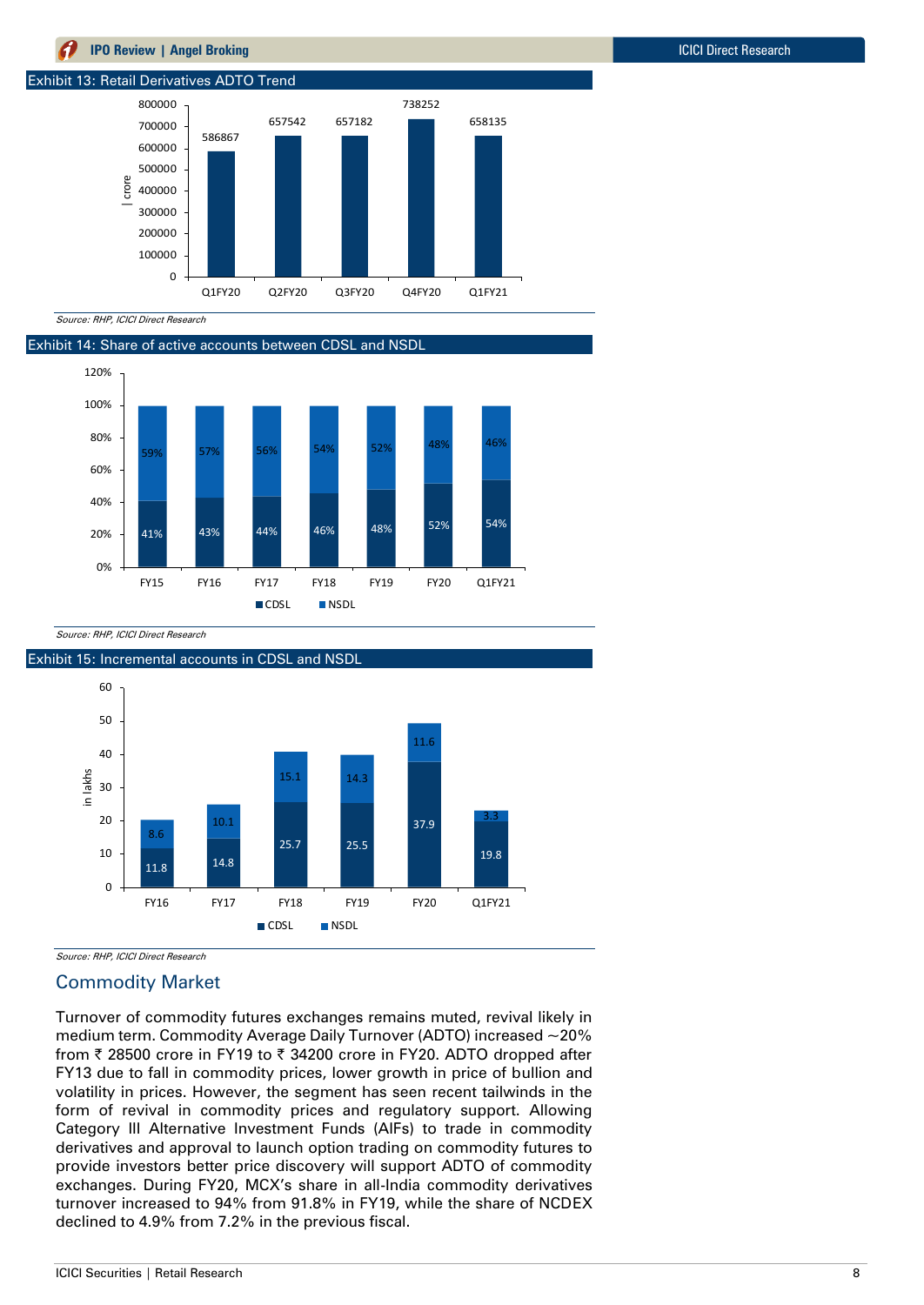

### Currency Market

The turnover of currency derivatives market was  $\bar{\tau}$  165 lakh crore in FY20, with NSE accounting for  $\sim$  59% of turnover. BSE, which commenced currency derivatives operations in November 2013, is the second largest exchange with ~41% of turnover in FY20. Currency derivatives are used by corporates to hedge their export/import position.

### Wealth Management Business

Depending on goals and constraints of clients, the wealth management industry provides professional investment advice, financial planning and management services that best suits their requirement. The wealth management industry has seen robust growth over a low base, because of fresh investments from household savings going into organised financial assets, and increasing need for customisation including advice for asset management, financial planning, tax planning, estate planning, and succession planning.

The wealth management industry in India has considerable potential to become a high growth industry, supported by young affluent investor base, improving wealth levels, strengthening regulatory environment, and increasing share of organised players, including banks, independent wealth advisors, and brokers, who act as financial advisors. CRISIL Research estimates India's wealth management industry (only of banks and broking companies offering such services) was at  $\bar{\tau}$  17.6 lakh crore in FY20. This is projected to grow at  $\sim$  11-13% CAGR over next five fiscals to  $\bar{\tau}$  31 lakh crore by FY25.



Source: RHP, ICICI Direct Research

### Portfolio Management Services (PMS)

In India, portfolio management services (PMS) are offered by AMCs, banks, brokerages and independent investment managers. PMS are usually focused on customised discretionary, non-discretionary or advisory service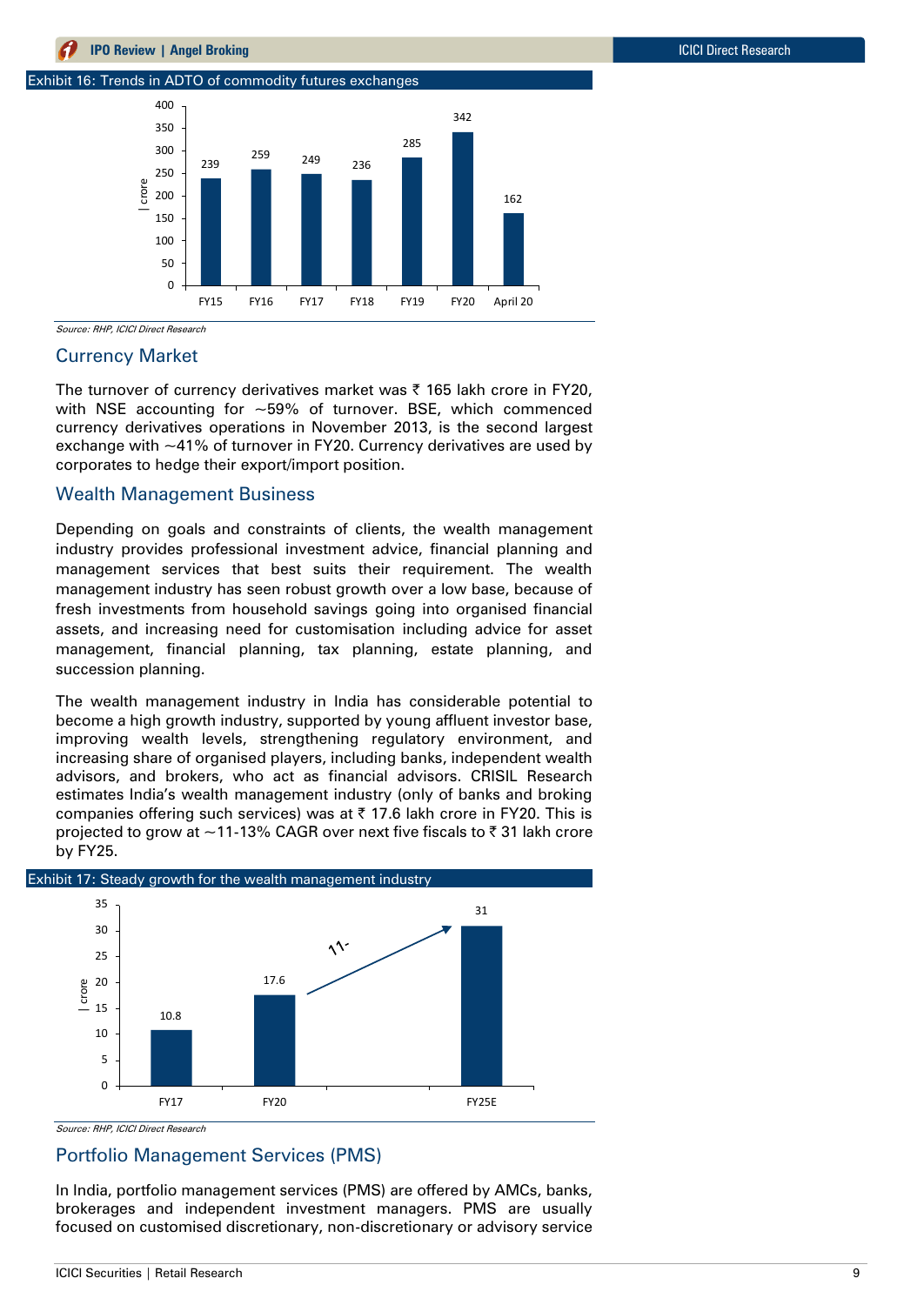offerings tailored to meet specific investment objectives through basic portfolio management services for stocks, cash, fixed income, debt, structured products and other individual securities.

As of June 29, 2020, there were 350 portfolio managers (including AMCs) registered under SEBI. As of February 2020, discretionary PMS dominated the space with 82% share, followed by advisory (11%) and nondiscretionary (7%) services.

Over the last five years, the industry has seen significant growth, with increasing number of HNIs, greater need for customised asset allocation and growing awareness of PMS. As of March 2019, AUM of PMS asset managers stood at  $\sim$  ₹ 16.1 lakh crore, reflecting a CAGR of 16% in last five years. As of February 2020, AUM of PMS asset managers had grown  $\sim$ 15% over March 2019 to  $\sim$  ₹ 18.5 lakh crore.

### Distribution of financial products

Indian broking peers distribute various financial products including insurance and mutual funds. Insurance distribution - CRISIL Research forecasts total premium to grow at 11-13% CAGR during FY20-25, from  $\bar{z}$ 5.6 lakh crore to  $\overline{\zeta}$  9.7 – 10.3 lakh crore. An improving economy, post the low growth in fiscal 2021 owing to the Covid-19 pandemic, increase in financial savings, and growing awareness of insurance would be the key catalysts.

Mutual fund distribution - AUM of Indian mutual fund industry has grown at a healthy pace over past 10 years against the backdrop of an expanding domestic economy, robust inflows and rising investor participation, particularly from individual investors. Average AUM grew at 13% CAGR between March 2010 and March 2020, from  $\bar{\tau}$  7.6 lakh crore to  $\bar{\tau}$  27 lakh crore. CRISIL Research projects quarterly average AUM of Indian mutual fund industry to log  $\sim$  15-17% CAGR in FY20-25 to ₹45-50 lakh crore.



Source: RHP, ICICI Direct Research

Mutual fund distribution industry size was  $\sim$  8000 crore in FY19 with  $\sim$ 1,073 distributors that met the criteria as compared with 396 in FY14. However, top 10 distributors dominated with market share of ~49% in FY19. Banks constitute six of top 10 positions, supported by their large network and greater access to customers.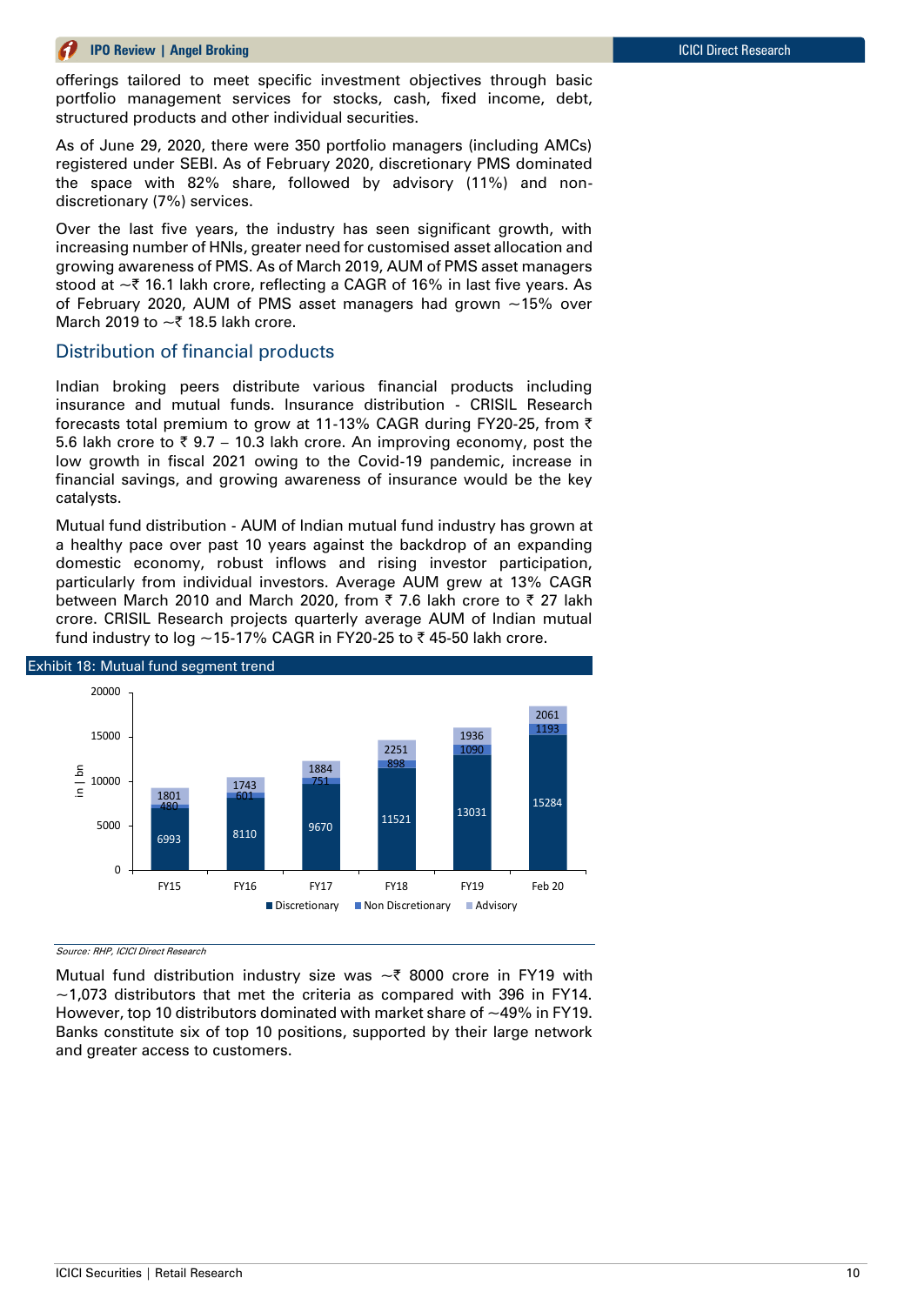| <b>IPO Review   Angel Broking</b>                  |             |             |             |             |             | <b>ICICI Direct Research</b> |                       |
|----------------------------------------------------|-------------|-------------|-------------|-------------|-------------|------------------------------|-----------------------|
| Exhibit 19: Trends in key mutual fund distributors |             |             |             |             |             |                              |                       |
| Company                                            | <b>FY14</b> | <b>FY15</b> | <b>FY16</b> | <b>FY17</b> | <b>FY18</b> | <b>FY19</b>                  | <b>CAGR (FY14-19)</b> |
| NJ India Invest P vt Ltd                           | 148.7       | 303.4       | 326.1       | 442.7       | 786.8       | 807.7                        | 40%                   |
| Axis Bank                                          | 94.3        | 304.1       | 140.3       | 248.5       | 537.7       | 555.6                        | 43%                   |
| <b>HDFC</b> Bank                                   | 158.5       | 329         | 261         | 396.5       | 641.4       | 496.7                        | 26%                   |
| State Bank of India                                | 29          | 69.4        | 62.1        | 178.8       | 557.9       | 487.6                        | 76%                   |
| IC IC I Bank                                       | 117.9       | 248         | 169.7       | 279.7       | 470.3       | 355.3                        | 25%                   |
| <b>ICICIS</b> ecurities                            | 75.2        | 159.1       | 111.4       | 172.6       | 316.5       | 318.9                        | 34%                   |
| Kotak Mahindra Bank                                | 99.1        | 255         | 166.4       | 198.7       | 274.3       | 255                          | 21%                   |
| Prudent Corporate Advisory Services Ltd            | 35.2        | 69.9        | 60          | 99.2        | 217.8       | 234.7                        | 46%                   |
| C itibank N.A                                      | 181.2       | 229         | 140.7       | 185         | 249         | 181.8                        | 0%                    |
| <b>IIFL Wealth Management</b>                      | 130         | 286.1       | 143.5       | 157.4       | 175         | 176.1                        | 6%                    |
| 0 thers                                            | 1444.6      | 2491.5      | 2076.5      | 2641.3      | 4323.1      | 4078.9                       | 23%                   |
| Total                                              | 2513.7      | 4744.6      | 3657.7      | 5000.4      | 8549.8      | 7948.2                       | 26%                   |

# Comparison with Peers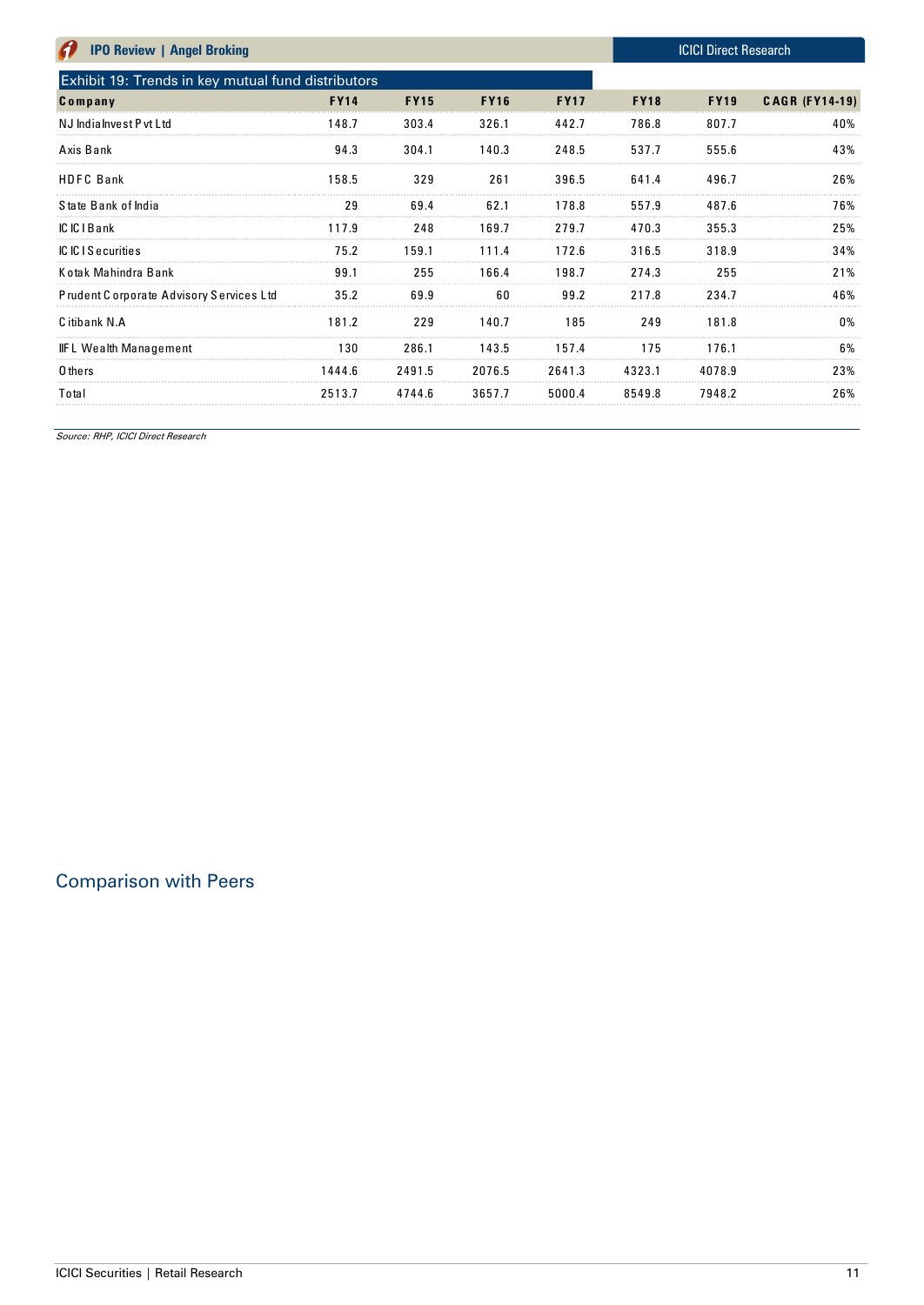| A<br><b>IPO Review   Angel Broking</b>                 |             |             |             |             |             |          |                             | <b>ICICI Direct Research</b>     |                       |
|--------------------------------------------------------|-------------|-------------|-------------|-------------|-------------|----------|-----------------------------|----------------------------------|-----------------------|
| Exhibit 20: Active clients on NSE for major brokerages |             |             |             |             |             |          |                             |                                  |                       |
|                                                        | <b>FY16</b> | <b>FY17</b> | <b>FY18</b> | <b>FY19</b> | <b>FY20</b> | Q1FY21   | <b>FY20</b> market<br>share | <b>Q1FY21</b><br>market<br>share | <b>CAGR (FY15-20)</b> |
| Zerodha                                                | 62.0        | 166.0       | 541.0       | 909.0       | 1,414.0     | 1,941.0  | 13.1%                       | 15.9%                            | 116.0%                |
| IC IC I Securities                                     | 560.0       | 618.0       | 798.0       | 844.0       | 1,076.0     | 1,119.0  | 10.0%                       | 9.2%                             | 13.0%                 |
| RKSV                                                   | 11.0        | 17.0        | 44.0        | 100.0       | 619.0       | 778.0    | 5.7%                        | 6.4%                             | 145.0%                |
| Angel Broking Ltd                                      | 171.0       | 230.0       | 364.0       | 413.0       | 576.0       | 767.0    | 5.3%                        | 6.3%                             | 29.0%                 |
| HDFC                                                   | 408.0       | 483.0       | 602.0       | 672.0       | 720.0       | 749.0    | 6.7%                        | 6.1%                             | 16.0%                 |
| K otak                                                 | 247.0       | 274.0       | 369.0       | 438.0       | 572.0       | 639.0    | 5.3%                        | 5.2%                             | 16.0%                 |
| 5Paisa Capital Ltd                                     | <b>NA</b>   | 4.0         | 36.0        | 106.0       | 434.0       | 566.0    | 4.0%                        | 4.6%                             | 237.0%                |
| Motilal O swal Financial                               | 166.0       | 207.0       | 308.0       | 319.0       | 377.0       | 412.0    | 3.5%                        | 3.4%                             | 20.0%                 |
| Axis Securities Ltd                                    | 184.0       | 259.0       | 405.0       | 419.0       | 270.0       | 302.0    | 2.5%                        | 2.5%                             | 18.0%                 |
| <b>SBICAP</b>                                          | 126.0       | 169.0       | 214.0       | 209.0       | 250.0       | 269.0    | 2.3%                        | 2.2%                             | 17.0%                 |
| India Infoline Ltd                                     | 263.0       | 198.0       | 225.0       | 214.0       | 219.0       | 235.0    | 2.0%                        | 1.9%                             | $-5.0%$               |
| Edelweiss Broking Ltd                                  | 77.0        | 75.0        | 105.0       | 120.0       | 130.0       | 135.0    | 1.2%                        | 1.1%                             | 23.0%                 |
| <b>Reliance Securities</b>                             | 97.0        | 83.0        | 123.0       | 120.0       | 119.0       | 119.0    | 1.1%                        | 1.0%                             | 1.0%                  |
| Aditya Birla Money Ltd                                 | 39.0        | 40.0        | 55.0        | 44.0        | 43.0        | 46.0     | 0.4%                        | 0.4%                             | 0.0%                  |
| <b>JM Financial</b>                                    | 28.0        | 32.0        | 39.0        | 36.0        | 40.0        | 43.0     | 0.4%                        | 0.4%                             | 8.0%                  |
| Total                                                  | 5,170.0     | 5,951.0     | 8,290.0     | 8,782.0     | 10,796.0    | 12,196.0 | 100%                        | 100%                             | 16%                   |

### Exhibit 21: Peer comparison based on broad parameters

|                                | <b>FY20</b>         | <b>CAGR</b><br>$(FY17 -$<br>20) |             | Exhibit 21: Peer comparison based on broad parameters<br>Broking income as % of total revenue |             |             |            | <b>CAGR</b><br>$(FY17-20)$ |             | <b>PAT</b> margin |             |             |  |
|--------------------------------|---------------------|---------------------------------|-------------|-----------------------------------------------------------------------------------------------|-------------|-------------|------------|----------------------------|-------------|-------------------|-------------|-------------|--|
|                                | <b>Total income</b> |                                 | <b>FY17</b> | <b>FY18</b>                                                                                   | <b>FY19</b> | <b>FY20</b> | <b>PAT</b> |                            | <b>FY17</b> | <b>FY18</b>       | <b>FY19</b> | <b>FY20</b> |  |
| Angel Broking Ltd              | 7,599.00            | 11.0%                           | 56.0%       | 64.0%                                                                                         | 71.0%       | 75.0%       | 823.00     | 38.0%                      | 6.0%        | 14.0%             | 10.0%       | 11.0%       |  |
| Aditya Birla Money Ltd         | 1,737.00            | 12.0%                           | 72.0%       | 68.0%                                                                                         | 56.0%       | 54.0%       | 120.00     | 25.0%                      | 5.0%        | 4.0%              | 6.0%        | 7.0%        |  |
| <b>HDFC Securities Ltd</b>     | 8,623.00            | 16.0%                           | 76.0%       | 89.0%                                                                                         | 85.0%       | 80.0%       | 3,842.00   | 21.0%                      | 39.0%       | 43.0%             | 42.0%       | 45.0%       |  |
| <b>ICICIS</b> ecurities Ltd    | 17,221.00           | 7.0%                            | 55.0%       | 55.0%                                                                                         | 54.0%       | 55.0%       | 5,367.00   | 17.0%                      | 24.0%       | 30.0%             | 28.0%       | 31.0%       |  |
| India Infoline Ltd             | 6,437.00            | 8.0%                            | 87.0%       | 68.0%                                                                                         | 70.0%       | 67.0%       | 1,426.00   | 23.0%                      | 15.0%       | 21.0%             | 21.0%       | 22.0%       |  |
| Kotak Securities               | 16,900.00           | 11.0%                           | 60.0%       | 53.0%                                                                                         | 55.0%       | NA          | 5,550.00   | 15.0%                      | 29.0%       | 29.0%             | 24.0%       | 33.0%       |  |
| <b>Reliance Securities Ltd</b> | 2,083.00            | $0.0\%$                         | 69.0%       | 66.0%                                                                                         | 62.0%       | 66.0%       | $-388.00$  | <b>NM</b>                  | 0.0%        | 3.0%              | 8.0%        | $-19.0%$    |  |
| <b>SBICAP</b>                  | 4,959.00            | 26.0%                           | 45.0%       | 43.0%                                                                                         | 40.0%       | <b>NA</b>   | 849.00     | 48.0%                      | 10.0%       | 21.0%             | 14.0%       | 17.0%       |  |
| 5Paisa Capital Limited         | 1,081.00            | 144.0%                          | 21.0%       | 77.0%                                                                                         | 89.0%       | 67.0%       | $-79.00$   | <b>NM</b>                  | $-157.0%$   | $-129.0%$         | $-31.0%$    | $-7.0%$     |  |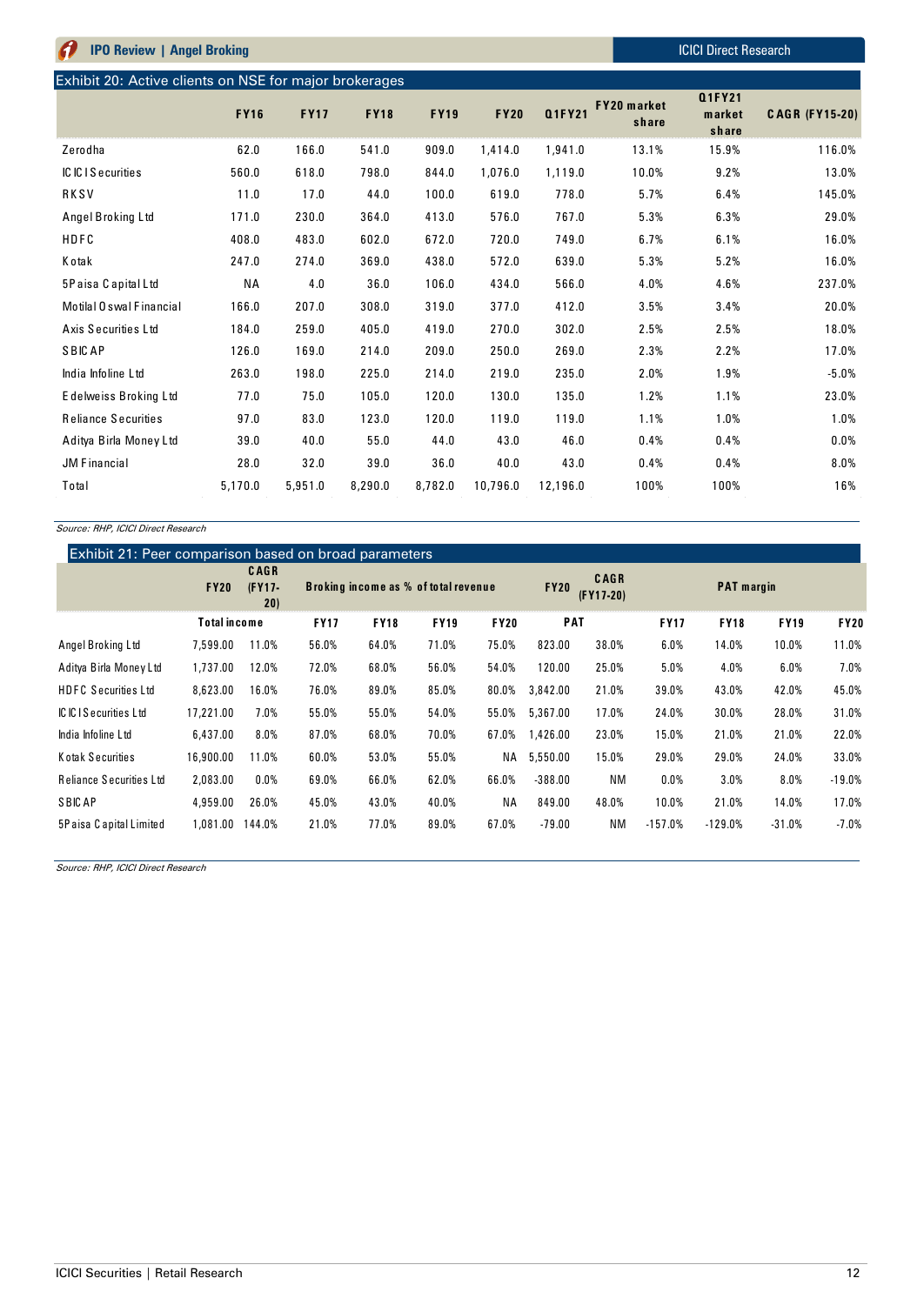| <b>Brokers</b>                       | <b>Delivery</b>              | <b>Intraday</b> | <b>Futures</b> | O p tions                                                         | <b>Commodity</b> |
|--------------------------------------|------------------------------|-----------------|----------------|-------------------------------------------------------------------|------------------|
| Angel Broking                        |                              | ₹. 20           | ₹. 20          | ₹. 20                                                             | ₹. 20            |
| Zerodha                              | $\qquad \qquad \blacksquare$ | ₹. 20           | ₹. 20          | ₹. 20                                                             | ₹. 20            |
| <b>RKSV Securities</b>               | $\overline{\phantom{a}}$     | ₹. 20           | ₹. 20          | ₹. 20                                                             | ₹. 20            |
| 5 Paisa                              | ₹. 20                        | ₹. 20           | ₹. 20          | ₹. 20                                                             | ₹. 20            |
| Axis Securities                      | 0.0                          | 0.0             | 0.0            | ₹. 100 per lot                                                    | ₹. 100 per lot   |
| Axis securities (tiered plan)        | 0.0                          | 0.0             | 0.0            | ₹. 50 per lot                                                     | ₹.50 per lot     |
| Kotak Securities                     | 0.0                          | 0.0             | 0.0            | ₹.300 per lot                                                     | ₹.300 per lot    |
| <b>HDFC Securities</b>               | 0.0                          | 0.0             | 0.0            | ₹. 100 per lot                                                    | ₹. 100 per lot   |
| Motilal 0 swal                       | 0.0                          | 0.0             | 0.0            | ₹.70 per lot                                                      | 0.0              |
| <b>IFL Securities</b>                | 0.0                          | 0.0             | 0.0            | ₹. 100 per lot                                                    | ₹. 100 per lot   |
| IC IC I Securities                   | 0.0                          | 0.0             | 0.0            | ₹.95 per lot                                                      | ₹.95 per lot     |
| IC IC I securities (tiered plan - 1) | 0.0                          | 0.0             | 0.0            | ₹.35 per lot                                                      | ₹.35 per lot     |
| IC IC I securities (tiered plan - 2) | 0.0                          | 0.0             |                | 0.0 $\frac{1}{6}$ . 20 per order + $\frac{1}{6}$ . 20 per order + |                  |
|                                      |                              |                 |                | ₹.5 per lot                                                       | ₹.5 per lot      |

| Source: RHP, ICICI Direct Research                                                         |             |             |             |             |             |               |
|--------------------------------------------------------------------------------------------|-------------|-------------|-------------|-------------|-------------|---------------|
| Exhibit 23: Increasing share of internet-based trading in overall turnover for NSE segment |             |             |             |             |             |               |
| <b>NSE</b> cash, internet statistics                                                       | <b>FY15</b> | <b>FY16</b> | <b>FY17</b> | <b>FY18</b> | <b>FY19</b> | <b>FY20</b>   |
| C lients (in lakhs)                                                                        | 63.6        | 94.6        | 91.2        | 74.6        | <b>NA</b>   | ΝA            |
| Trading value (₹lakh crore)                                                                | 10.1        | 10.3        | 13.1        | 21.3        | 25.9        | 22.8          |
| Share in overall trading                                                                   | 23.2%       | 24.2%       | 25.8%       | 29.4%       | 29.8%       | 23.5%         |
| <b>NSE F&amp;O, internet statistics</b>                                                    | <b>FY15</b> | <b>FY16</b> | <b>FY17</b> | <b>FY18</b> | <b>FY19</b> | <b>FY20</b>   |
| C lients (in lakhs)                                                                        | 47.0        | 47.5        | 43.5        | 39.3        | <b>NA</b>   | ΝA            |
| Trading value (₹lakh crore)                                                                | 116.1       | 146.2       | 254.9       | 484.1       | 748.3       | 885.9         |
| <b>NSE F&amp;O, internet statistics</b>                                                    | <b>FY15</b> | <b>FY16</b> | <b>FY17</b> | <b>FY18</b> | <b>FY19</b> | <b>FY20</b>   |
| Share in overall trading                                                                   | 20.9%       | 22.6%       | 27.0%       | 29.3%       | 31.5%       | 25.7%         |
| <b>Segment</b>                                                                             | <b>FY14</b> | <b>FY15</b> | <b>FY16</b> | <b>FY17</b> | <b>FY18</b> | Up to Q3 FY19 |
| NSE Mobile (cash)                                                                          | 0.7%        | 1.1%        | 2.2%        | 3.5%        | 5.1%        | 8.1%          |
| NSE Mobile (derivatives)                                                                   | 0.3%        | 0.5%        | 1.0%        | 1.6%        | 2.2%        | 3.2%          |
| <b>BSE</b> Mobile (cash)                                                                   | 0.2%        | 0.5%        | 1.1%        | 2.2%        | 3.1%        | 5.3%          |

Source: RHP, ICICI Direct Research

| <u>oodi oo: 11111 , 10101 Dii ool Ticocaron</u> |                                                                      |                              |
|-------------------------------------------------|----------------------------------------------------------------------|------------------------------|
|                                                 | Exhibit 24: Retail ADTO trend for cash market and equity derivatives |                              |
|                                                 | <b>Total Cash ADTO</b>                                               | <b>Total Derivative ADTO</b> |
| <b>FY18</b>                                     | 19,733                                                               | 3,06,090                     |
| <b>FY19</b>                                     | 19,619                                                               | 4,62,510                     |
| <b>FY20</b>                                     | 21,307                                                               | 6,61,198                     |
| Q1 FY20                                         | 20,115                                                               | 5,86,867                     |
| Q2 FY20                                         | 19,345                                                               | 6,57,542                     |
| Q3 FY20                                         | 22,152                                                               | 6,57,182                     |
| Q4 FY20                                         | 23,519                                                               | 7,38,252                     |
| Q1FY21                                          | 33,493                                                               | 6,58,135                     |
| Mar 20                                          | 25,591                                                               | 5,62,018                     |
| Apr 20                                          | 30,197                                                               | 5,76,148                     |
| May 20                                          | 30,691                                                               | 6,12,611                     |
| June 20                                         | 38,611                                                               | 7,64,531                     |
|                                                 |                                                                      |                              |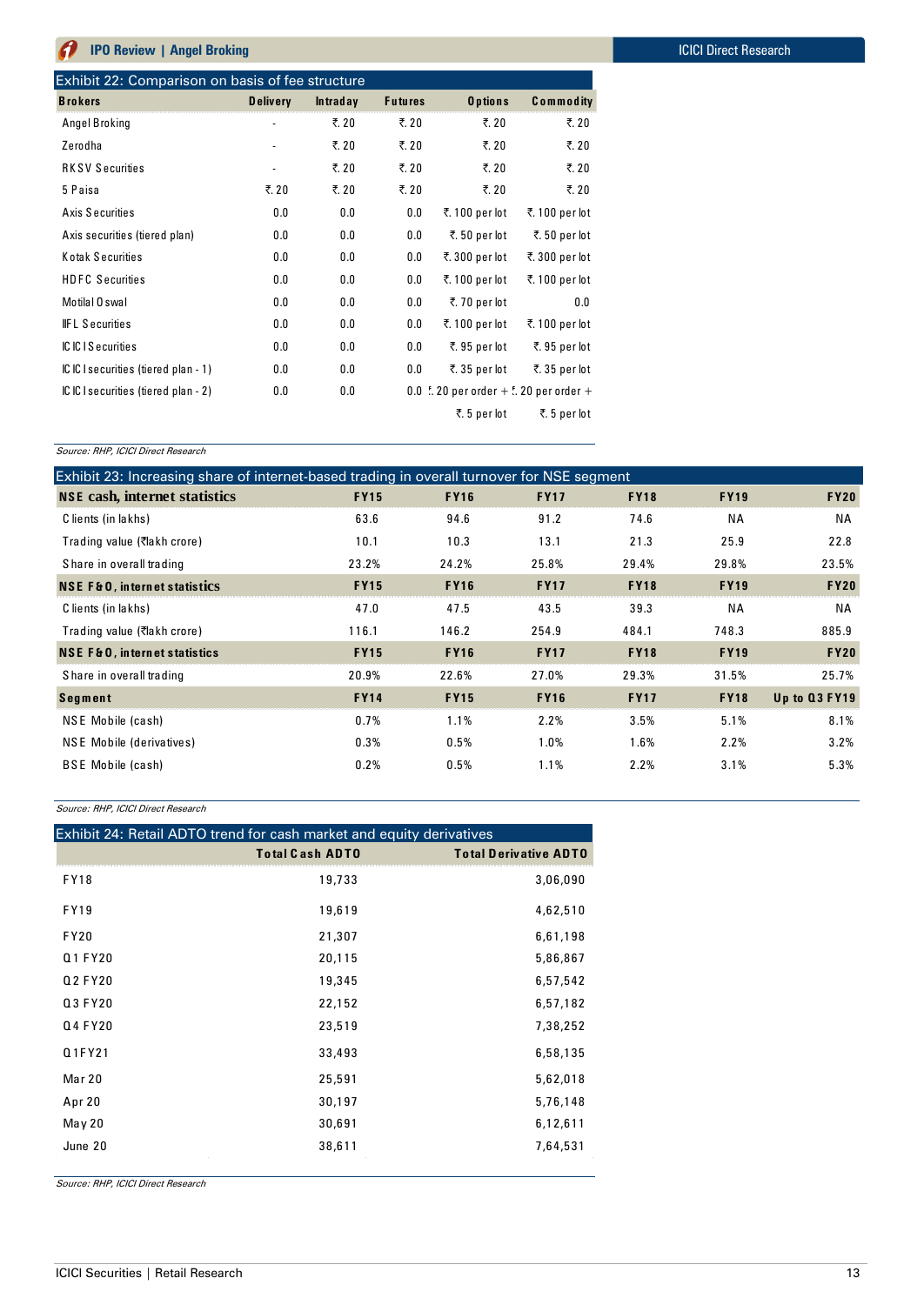# Investment Rationale

### One of largest retail broking houses with strong brand equity

As per Crisil Research, Angel Broking is one of the largest retail broking houses in India, in terms of active clients on NSE as of 30 June 2020. The company has enhanced its client base by 36.8% CAGR from 10.6 lakh in FY18 to 21.5 lakh as on 30 June 2020. In Q1FY21, the company witnessed an average monthly client addition of  $\sim$ 1,15,565 clients, over a monthly average of 46,676 clients in FY20 representing a growth of 147.6%.

In terms of average monthly net client addition run rate, Angel Broking witnessed an 151.9% CAGR growth from FY18 to June 2020 as against industry growth rate of 43.6% CAGR. This led to a significant improvement in Angel's market share in incremental demat accounts from 4.16% in FY18 to 14.7% in June 2020.

| Exhibit 25: ADTO breakup trend   |             |             |             |          |          |                 |          |                 |          |          |          |          |
|----------------------------------|-------------|-------------|-------------|----------|----------|-----------------|----------|-----------------|----------|----------|----------|----------|
| <b>Segment</b>                   | <b>FY18</b> | <b>FY19</b> | <b>FY20</b> | 01 FY20  |          | Q2 FY20 Q3 FY20 |          | 04 FY20 01 FY21 | Mar 20   | April 20 | May $20$ | June 20  |
| O verall ADTO                    | 12,310.3    | 16,808.7    | 41.323.8    | 25,317.6 | 35,826.8 | 45,007.0        | 58,201.8 | 61,894.5        | 42,590.0 | 44,446.0 | 54,120.0 | 82,885.0 |
| O verall E quity Market<br>share | 3.2%        | 3.0%        | 5.4%        | 3.7%     | 4.7%     | 5.9%            | 6.9%     | 8.2%            | 6.4%     | 6.8%     | 7.6%     | 9.6%     |
| <b>Cash Market ADTO</b>          | 1,679.3     | 2,138.2     | 2,926.2     | 2,554.8  | 2,660.9  | 3,173.4         | 3,299.5  | 5,781.3         | 3,044.0  | 4,858.0  | 5,634.0  | 6,664.0  |
| Cash Market Share                | 8.5%        | 10.9%       | 13.7%       | 12.7%    | 13.8%    | 14.3%           | 14.0%    | 17.3%           | 11.9%    | 16.1%    | 18.4%    | 17.3%    |
| <b>F&amp;O ADTO</b>              | 8,866.2     | 12,407.4    | 33,972.9    | 19,808.0 | 29,035.3 | 36,947.8        | 49,246.8 | 51,108.0        | 34,636.0 | 36,527.0 | 43,012.0 | 70,030.0 |
| Market share F&O                 | 2.9%        | 2.7%        | 5.1%        | 3.4%     | 4.4%     | 5.6%            | 6.7%     | 7.8%            | 6.2%     | 6.3%     | 7.0%     | 9.2%     |
| Commodity ADTO                   | 1.505.5     | 1.937.9     | 3,728.5     | 2.458.4  | 3,347.5  | 4,180.7         | 4,864.3  | 3,775.4         | 3,826.0  | 2,049.0  | 4,242.0  | 4,785.0  |
| <b>Commodity Market</b><br>share | 8.8%        | 10.0%       | 16.9%       | 12.4%    | 14.5%    | 19.1%           | 20.9%    | 24.6%           | 18.0%    | 20.3%    | 25.3%    | 26.0%    |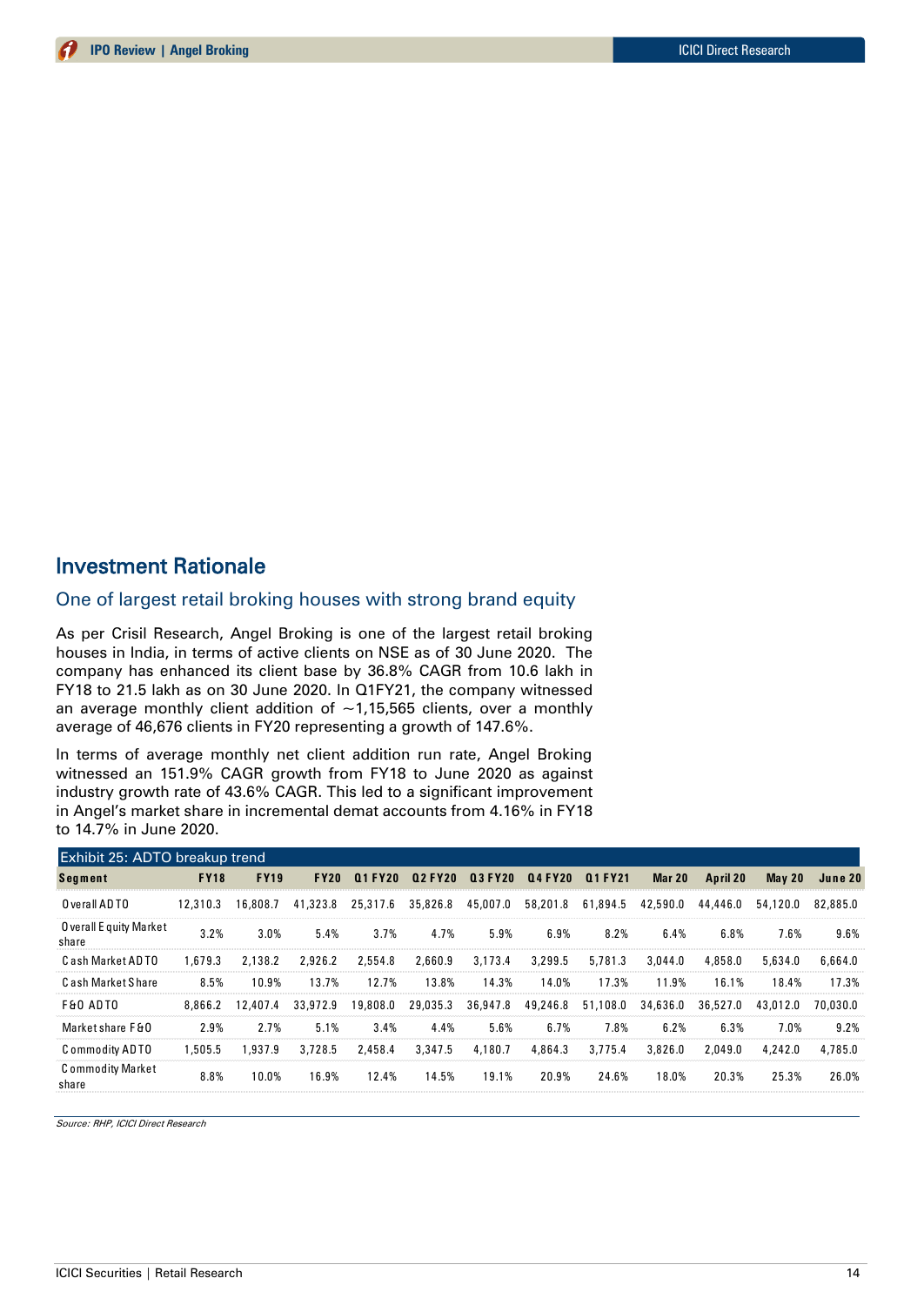

Source: RHP, ICICI Direct Research

As of March 2020, Angel Broking's revenue from operations came in at ₹711 crore, leading to a CAGR growth of 15%. Healthy ADTO growth and well controlled opex has led EBITDA to come in at ₹ 154 crore with OPM at 22%. During the same period, PAT was reported at  $\bar{\tau}$  87 crore entailing into a CAGR growth of 61% in FY17-20.





Source: RHP, ICICI Direct Research

# Client acquisition through diversified digital platforms

Angel Broking depicted strong capabilities to acquire customers through various diversified digital platforms. Based on its average client additions in Q1FY21,  $\sim$ 85.2% clients have been acquired digitally of which  $\sim$ 53.3% are acquired through performance marketing, either by way of organic or paid leads,  $\sim$  20.72% through referrals from existing clients and  $\sim$  11.2% through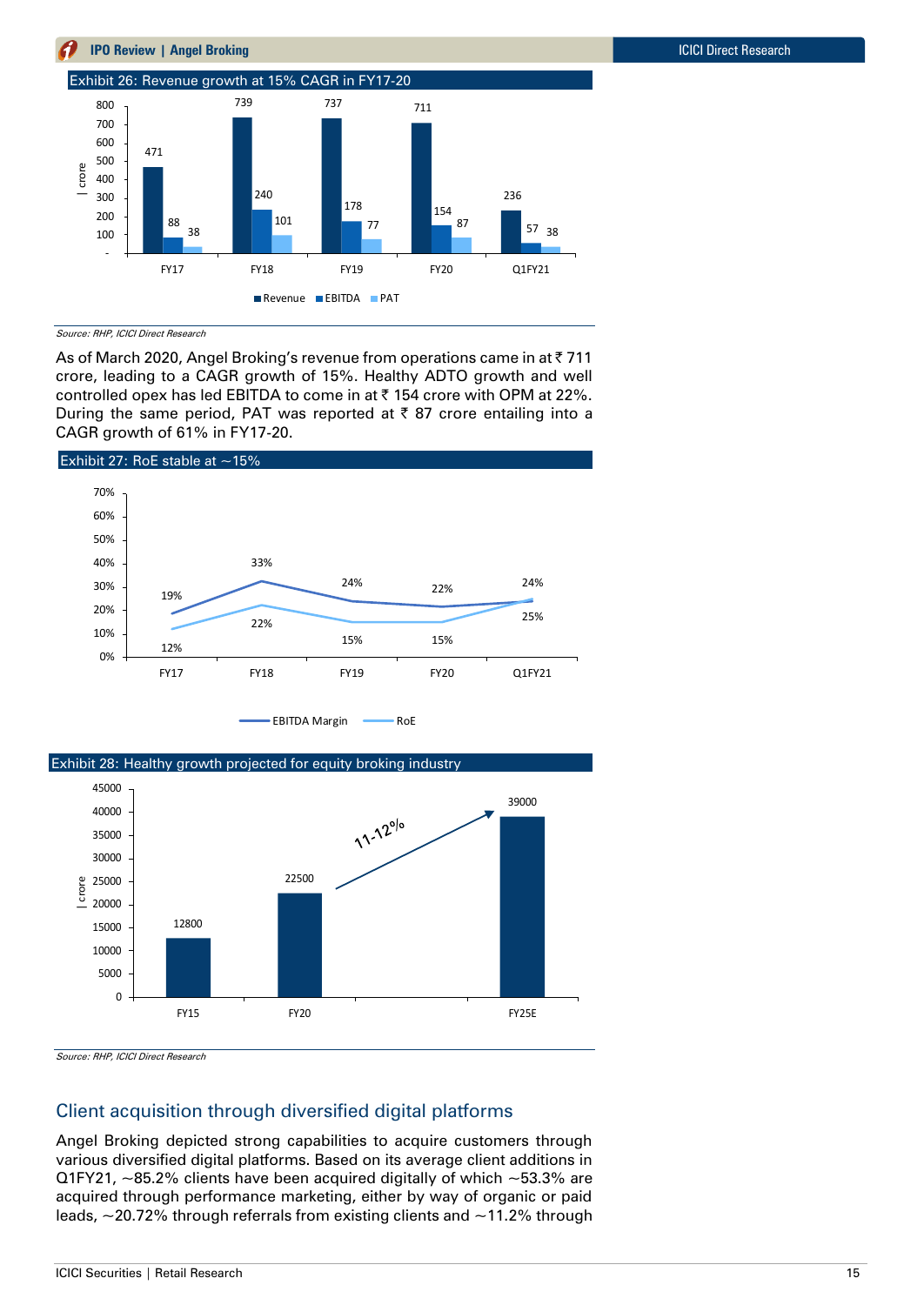digital influencers. The balance  $~14.8\%$  clients are acquired through network of authorised persons.

| $q$ digital inhericats. The balance $\sim$ 14.0% chemis are acquired through<br>network of authorised persons. |             |             |             |               |         |                    |           |            |
|----------------------------------------------------------------------------------------------------------------|-------------|-------------|-------------|---------------|---------|--------------------|-----------|------------|
| Exhibit 29: Angel Broking client base trend (in lakhs)                                                         |             |             |             |               |         |                    |           |            |
|                                                                                                                | <b>FY18</b> | <b>FY19</b> | <b>FY20</b> | <b>Q4FY20</b> | Q1 FY21 | <b>April, 2020</b> | Mav. 2020 | June, 2020 |
| C lient Base/O perational Accounts                                                                             | 10.6        | 12.9        | 18.2        | 18.2          | 21.5    | ∵9ا                | 20.1      | 21.5       |

Source: RHP, ICICI Direct Research

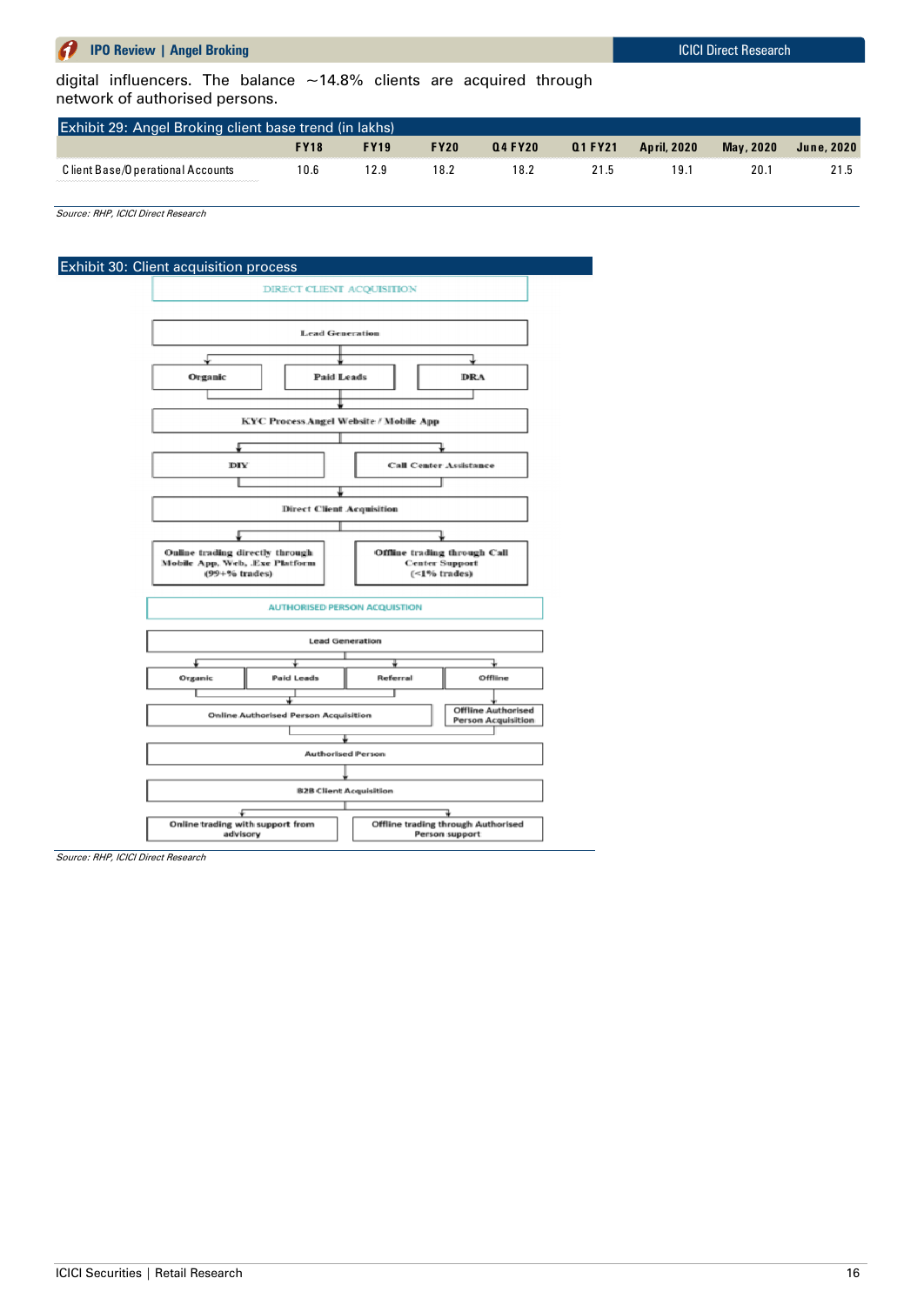Exhibit 31: Lead volume growth data from mobile application & website



Source: RHP, ICICI Direct Research

### Robust business metrics building operating leverage

The company's well executed strategy of being a digital first organisation enabled it to grow its business exponentially. As on Q1FY21, the company's average monthly gross client acquisition run rate stood at 1,15,565 which was 46,676 in FY20. The company's operational client base increased from 10.6 lakh in FY18 to 18.2 lakh clients in FY20. Furthermore, the augmentation of its digital processes, technological platforms, performance marketing, client engagement strategy, robust client acquisition and an all-inclusive flat pricing model has enabled Angel Broking to substantially grow ADTO from ₹ 25,317.6 crore in Q1FY20 to ₹ 61,894.5 crore in Q1FY21 (up 144.5% YoY)

Corresponding to an increase in market share, Angel broking's base of NSE active clients witnessed growth from 3.6 lakh in FY18 to 7.7 lakh clients in June 2020. Due to the growing base of NSE active clients, the company's market share and rank improved to 6.29%, registering an increase of 95 bps in June, 2020.

### Capitalisation of growing investable wealth in India

According to CRISIL Report, financial market in India is expected to continue to grow in line with its historical trajectory, due to strong demand and supply-side drivers, such as expected growth in the Indian economy, increasing urbanisation, increased consumerism due to higher per capita incomes. This indicates market growth potential for established financial service providers in India such as Angel Broking. Further, clients in India are also increasingly willing to pay a premium for higher quality of infrastructure and service, such as technology, automation and other value-added services and higher product safety.

In the last five years, there has been an increase in the amount of wealth invested in India in financial products as compared to traditional forms of investment. The company intends to capitalise and acquire larger market share on these opportunities in the Indian financial market, given its experience in adopting technology and automation to service clients.

Apart from this, the company anticipates that Angel BEE (digital platform for distribution of financial and investment products, which is powered by ARQ) would benefit from the growing market opportunities in the most efficient manner together with its wealth of experience, research capabilities, understanding of the financial markets. Thus, this will help Angel to capitalise on the growing investable wealth in India.

### Experienced management team with proven capabilities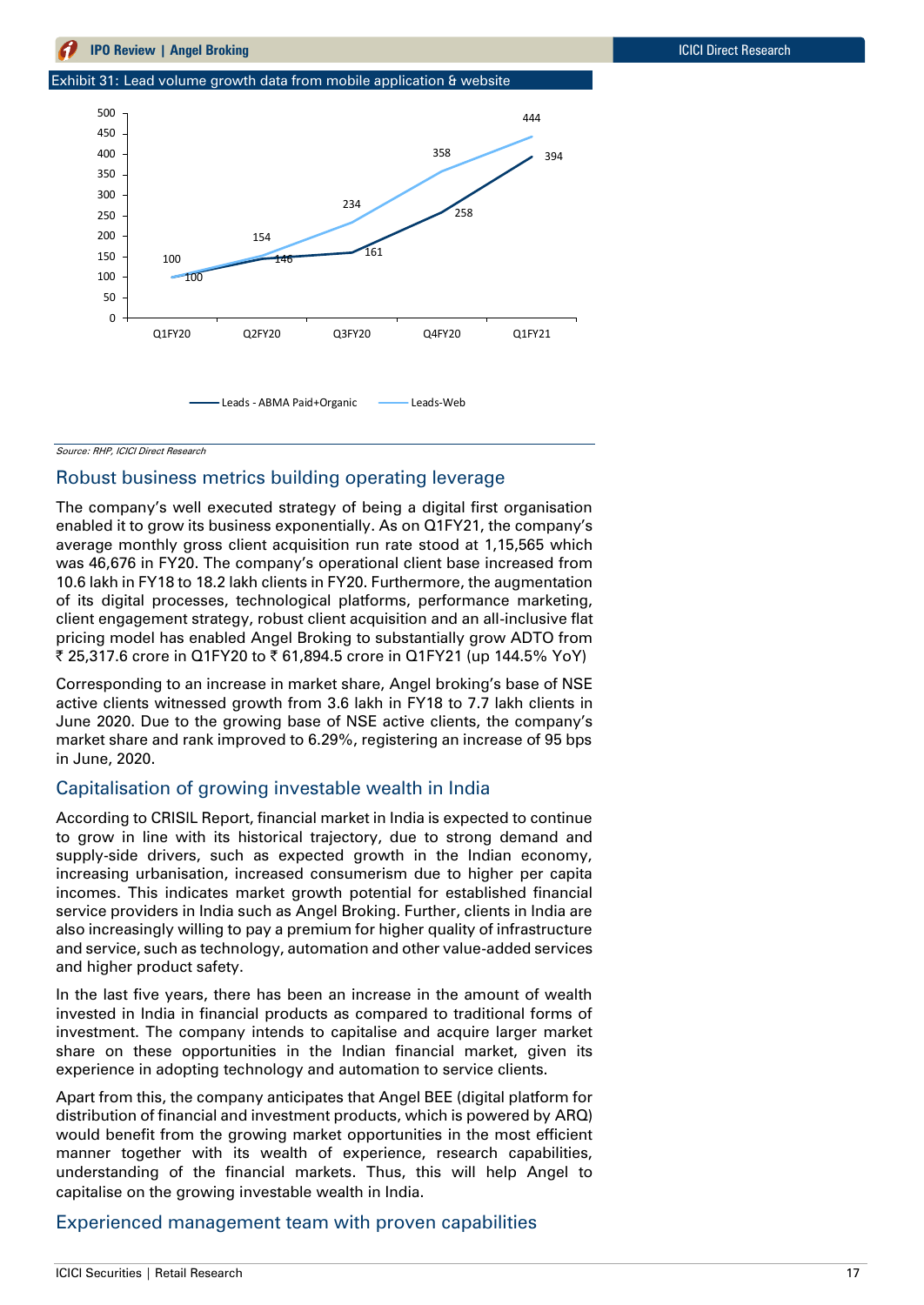Angel Broking has a strong management team with experience in the Indian financial services and broking sector. The quality of management team has been the driving force in achieving all-encompassing growth. All members of senior management team have substantial experience. One of promoters and founder - Dinesh D. Thakkar has over 27 years of experience in the broking industry. Other promoters - Ashok D. Thakkar and Sunita A. Magnani have over 20 years and over 15 years of experience, respectively, in the Angel group. Driven by an agile mindset, management has been instrumental in transforming the business from a largely physical to a completely digital model over last three years. The team is responsible for formulating business strategy, devising and executing marketing and sales plan, managing service areas, diversifying business and sector mix, ensuring strong operating and technology platforms and expanding client relationships.

# Key risks and concerns

### Highly dependent on activity in securities markets

Angel Broking's business is highly dependent on economic and political conditions in India and other countries. As brokerage income accounted for 66.77% of its total income in FY20 and 72.21% of its total income in Q1FY21, the company is highly dependent on the levels of activity in the securities markets in India. Any adverse change in global economic and political conditions may impact, the volume of financial assets traded, the number of listed securities and liquidity of the listed securities. Moreover, market conditions may change rapidly due to any adverse economic and political conditions and could impact volume of trading in securities, demand for third-party products distributed which would affect profitability.

### Statutory & regulatory requirements could impact business

Angel Broking's business activities are subject to extensive supervision and regulation by Government and various regulatory authorities, such as SEBI, exchanges etc. For instance, the SEBI Circular dated November 19, 2019 read with the SEBI Circulars dated July 31, 2020 and September 15, 2020 requires broking firms to collect margin upfront from clients for any sales in the equity segment by the clients and seeks to impose a penalty for noncollection or short-collection of upfront margin in the cash segment with effect from September 1, 2020. Any failure to manage controls and measures could harm company's reputation and erode client confidence. Potential or perceived conflicts of interest may also give rise to litigation or regulatory actions which could adversely affect Angel's business.

### Relying extensively on the brokerage business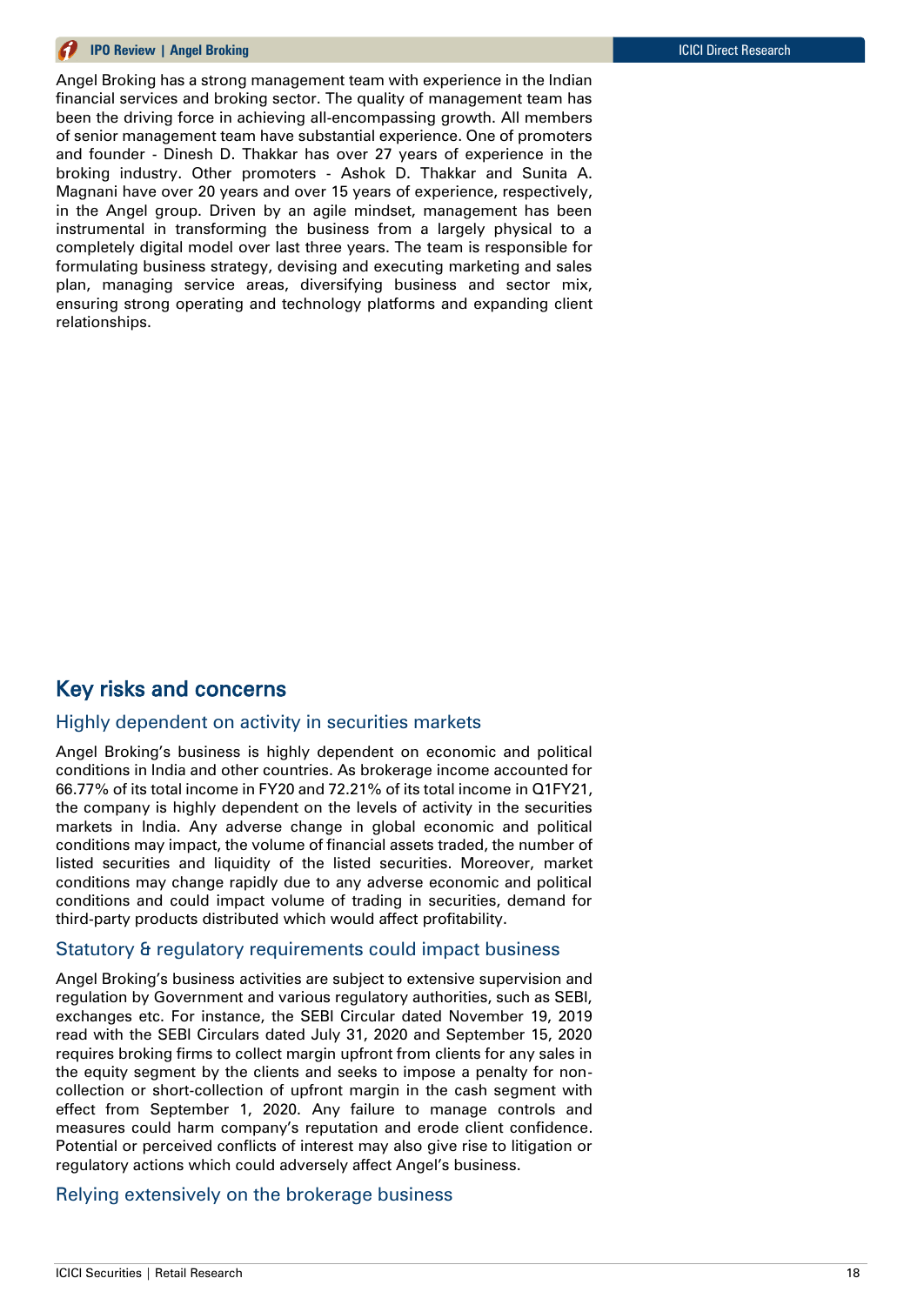Angel Broking relies on its broking and related services business for a substantial share of revenue and profitability. As on 30 June 2020, brokerage income represented  $\sim$ 72.2% of company's total income. Thus, any reduction in brokerage fee could have material adverse effect on business and financial performance. Apart from this, any change in business model, reduction in the number of orders could also adversely impact profitability.

### Concentration risks to persist

As on 30 June 2020, Angel Broking had ~21.5 lakh operational broking account of which  $\sim$ 8.1 lakh clients had traded on the exchanges in the preceding 12 months. Top 20% of its active clients  $(-1.6$  lakh clients) accounted for over 91.3% of company's brokerage income. Thus, loss or financial difficulties of ant top client/s, or significant decreases in overall volumes of trading from such clients, could adversely affect company's business, results of operation, financial condition and cash flows.

### Financial Summary

| Exhibit 32: Profit & Loss Statement (standalone) |             |             |             |             | (₹ crore) |
|--------------------------------------------------|-------------|-------------|-------------|-------------|-----------|
| <b>Particulars (in ₹crore)</b>                   | <b>FY17</b> | <b>FY18</b> | <b>FY19</b> | <b>FY20</b> | Q1FY21    |
| <b>Income</b>                                    |             |             |             |             |           |
| Revenue From Operations (consol)                 | 531         | 746         | 758         | 725         | 238       |
| Revenue From Operations (standalone)             | 454         | 739         | 737         | 711         | 236       |
| O ther Income                                    | 17          | 15          | 26          | 32          | 8         |
| <b>Total Income</b>                              | 471         | 754         | 763         | 743         | 244       |
| Expenses                                         |             |             |             |             |           |
| Employee benefits expense                        | 109         | 115         | 151         | 151         | 36        |
| Finance costs                                    | 50          | 89          | 66          | 49          | 9         |
| Depreciation and amortization expense            | 10          | 18          | 18          | 20          | 5         |
| Fee & Commission expenses                        |             | 246         | 242         | 230         | 76        |
| O ther expenses                                  | 274         | 136         | 166         | 175         | 67        |
| <b>Total Expenses</b>                            | 443         | 606         | 644         | 626         | 193       |
| Exceptional Items                                |             |             |             |             |           |
| Deferred tax                                     | (0)         | (4)         | (6)         |             |           |
| Tax                                              | 7           | 47          | 42          | 30          | 13        |
| PAT (standalone)                                 | 21          | 101         | 77          | 87          | 38        |
| PAT (consol)                                     | 33          | 107         | 80          | 82          | 47        |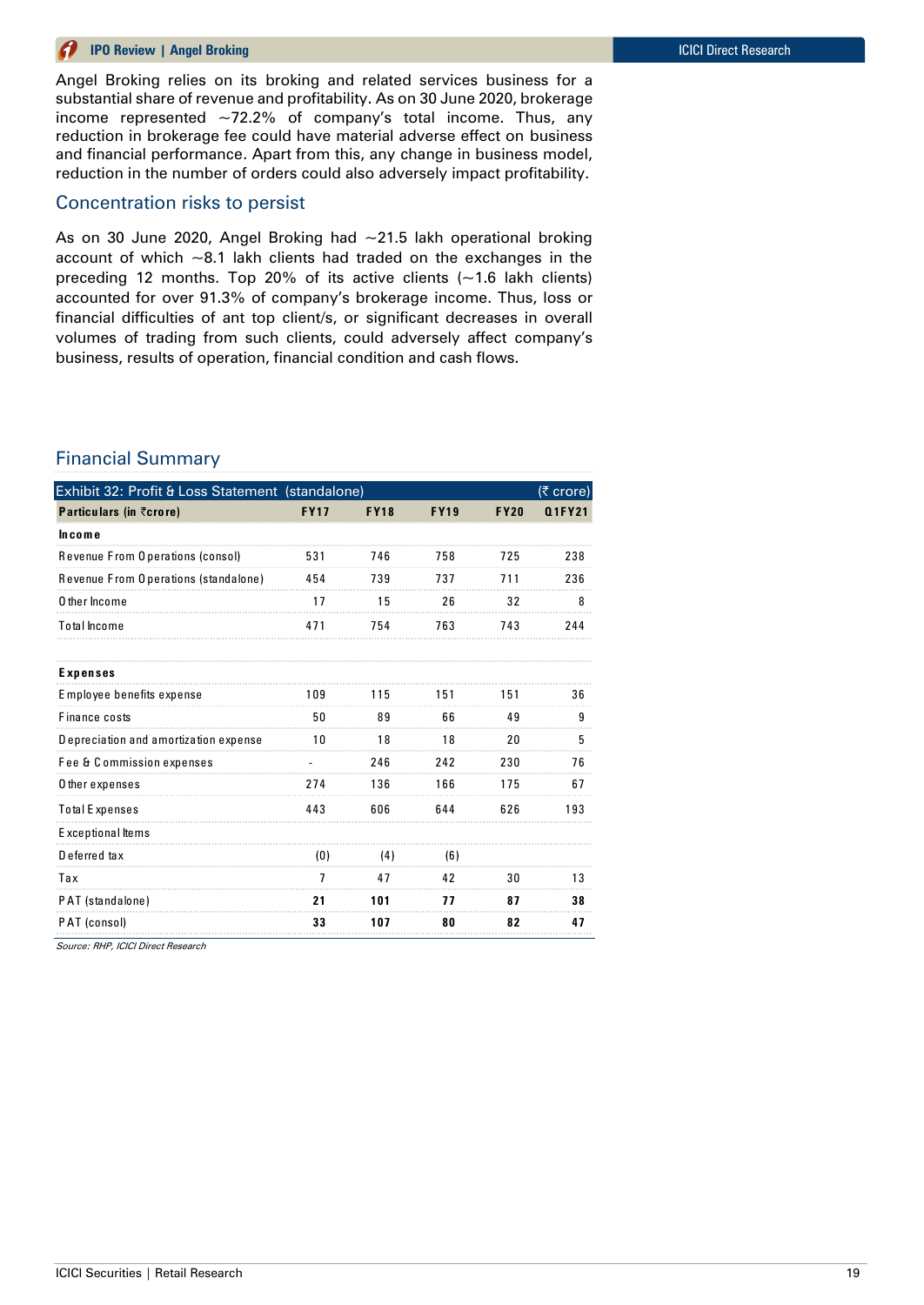| Exhibit 33: Balance Sheet (standalone)<br>(₹ crore) |             |             |             |             |        |  |  |  |
|-----------------------------------------------------|-------------|-------------|-------------|-------------|--------|--|--|--|
|                                                     | <b>FY17</b> | <b>FY18</b> | <b>FY19</b> | <b>FY20</b> | Q1FY21 |  |  |  |
| <b>Assets</b>                                       |             |             |             |             |        |  |  |  |
| Property, plant and equipment                       | 87          | 88          | 89          | 88          | 87     |  |  |  |
| Intangible assets                                   | 8           | 9           | 7           | 5           | 4      |  |  |  |
| Loans                                               | 12          | 987         | 704         | 250         | 774    |  |  |  |
| <b>Investments</b>                                  | 101         | 95          | 95          | 95          | 83     |  |  |  |
| Cash and cash equivalents                           | 454         | 891         | 948         | 1.375       | 1.917  |  |  |  |
| O ther current assets                               | 564         | 212         | 326         | 346         | 108    |  |  |  |
| <b>Total Assets</b>                                 | 1.541       | 2,283       | 2,169       | 2.159       | 2.973  |  |  |  |
|                                                     |             |             |             |             |        |  |  |  |
| <b>Equity &amp; Liabilities</b>                     |             |             |             |             |        |  |  |  |
| Share Capital                                       | 14          | 72          | 72          | 72          | 72     |  |  |  |
| Reserves & Surplus                                  | 298         | 377         | 432         | 497         | 535    |  |  |  |
| <b>Total Equity</b>                                 | 312         | 449         | 504         | 569         | 607    |  |  |  |
| O ther financial liabilities                        | 85          | 115         | 134         | 129         | 131    |  |  |  |
| <b>Borrowings</b>                                   | 697         | 1.078       | 866         | 488         | 671    |  |  |  |
| O tther Liabilities                                 | 439         | 633         | 657         | 974         | 1,563  |  |  |  |
| <b>Total Equity and Liabilities</b>                 | 1.541       | 2.283       | 2.169       | 2.159       | 2.973  |  |  |  |

Source: RHP, ICICI Direct Research

| <b>Exhibit 34: Key Ratios</b> |             |             |             |             |                       |                        |
|-------------------------------|-------------|-------------|-------------|-------------|-----------------------|------------------------|
|                               | <b>FY17</b> | <b>FY18</b> | <b>FY19</b> | <b>FY20</b> | Q1FY21 (pre<br>issue) | Q1FY21 (post<br>issue) |
| No. of shares (crore)         | 1.44        | 7.20        | 7.20        | 7.20        | 7.20                  | 8.18                   |
| BV (₹)                        | 217.6       | 62.4        | 70.0        | 79.0        | 84.4                  | 74.3                   |
| EPS $(7)$                     | 26.4        | 14.0        | 10.7        | 12.0        | 21.2                  | 18.7                   |
| $P/E$ consol $(x)^*$          | 13.3        | 23.4        | 31.3        | 30.4        | 13.2                  | 13.2                   |
| $P/BV^*$                      | 1.4         | 4.9         | 4.4         | 3.9         | 3.6                   | 4.1                    |
| <b>RoA</b> (%)                | 2.5         | 4.4         | 3.5         | 4.0         | 5.1                   | 5.1                    |
| RoE (%)                       | 12.1        | 22.5        | 15.2        | 15.2        | 25.1                  | 16.8                   |
| EBITDA Margin (%)             | 18.7        | 32.5        | 24.1        | 21.6        | 23.9                  | 23.9                   |

Source: RHP, ICICI Direct Research (EPS is annualised)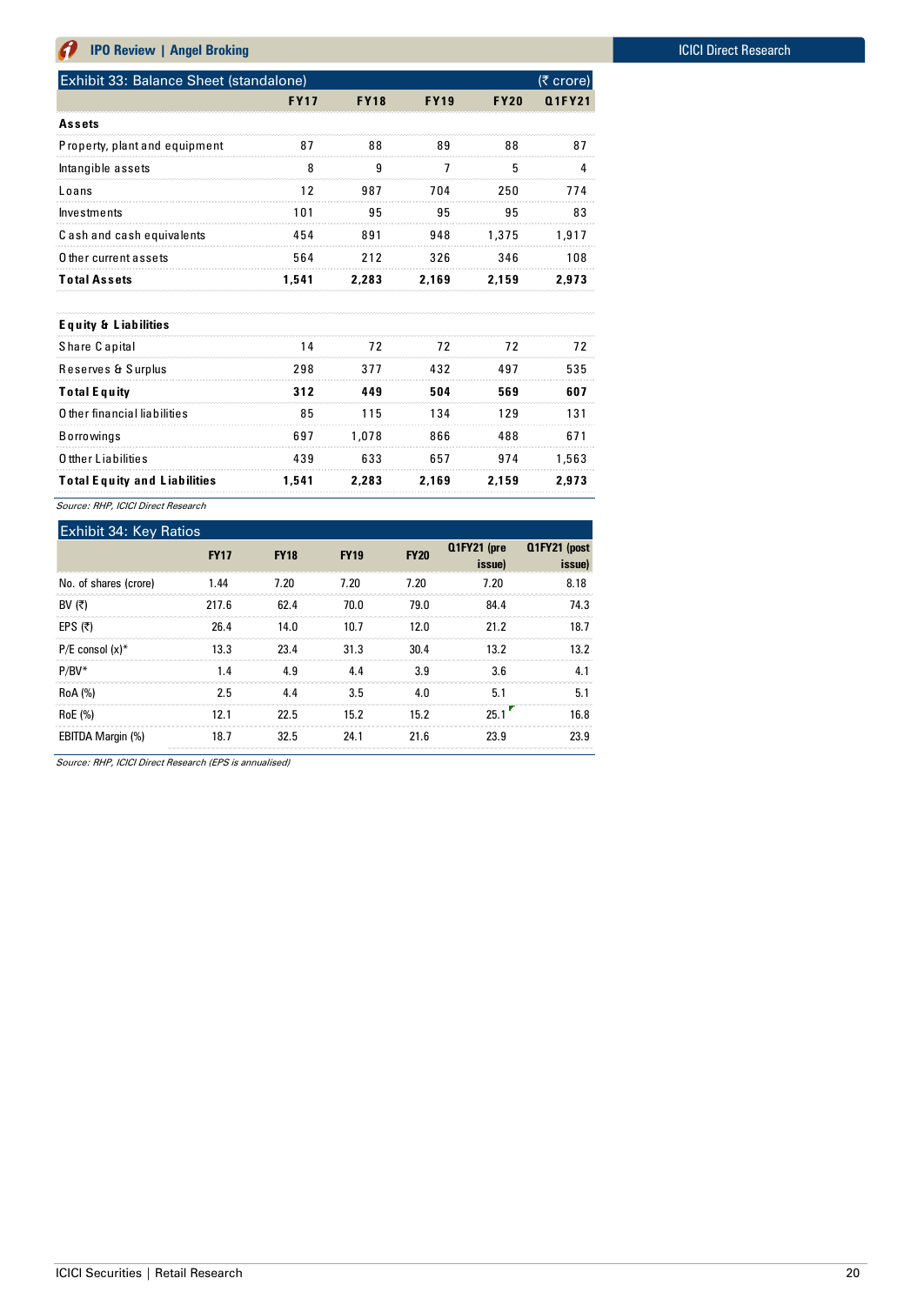# RATING RATIONALE

ICICI Direct endeavours to provide objective opinions and recommendations. ICICI Direct assigns ratings to companies that are coming out with their initial public offerings and then categorises them as Subscribe, Subscribe for the long term and Avoid.

Subscribe: Apply for the IPO

Avoid: Do not apply for the IPO

Subscribe only for long term: Apply for the IPO only from a long term investment perspective



Pankaj Pandey **Mandey Read – Research East Communist Pankaj.pandey@icicisecurities.com** 

ICICI Direct Research Desk, ICICI Securities Limited, 1st Floor, Akruti Trade Centre, Road No 7, MIDC, Andheri (East) Mumbai – 400 093 research@icicidirect.com